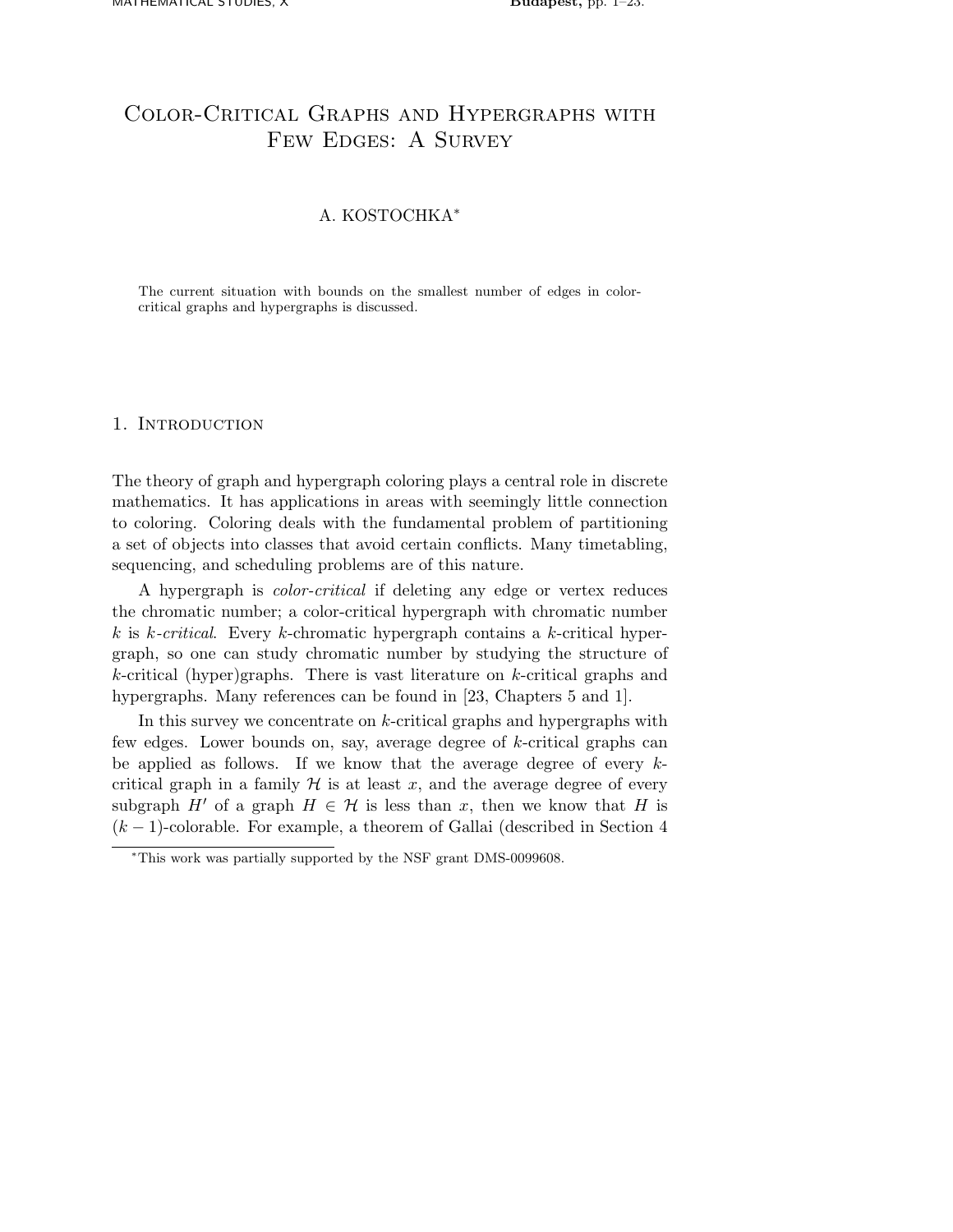below) says that  $\left|E(G)\right|/\left|V(G)\right| \geq 0.5(k-1+\frac{k-3}{k^2-3})$  when G is a kcritical graph other than  $K_k$ . For  $k \geq 6$  and arbitrary g, this implies that the problem of testing k-colorability is solvable in polynomial time for graphs that embed on the orientable surface of genus g. If such a graph is not k-colorable, then it has a  $(k + 1)$ -critical subgraph  $G'$ . Euler's Formula yields  $|E(G')| \leq 3(|V(G')| + 2g - 2)$ , but Gallai's Theorem requires  $|E(G')| \ge 0.5(k + \frac{k-2}{k^2+2k})$  $\frac{k-2}{k^2+2k-2}$  |  $V(G')$  |. For  $k \geq 6$ , this requires  $|V(G')| \leq 138(g-1)$ . Therefore, it suffices to test the k-colorability of every subgraph of G having at most  $138(g-1)$  vertices.

Another application of such bounds to coloring of graphs on surfaces appears in [7], and Krivelevich [36] presents interesting applications to random graphs.

In connection with *list coloring* originated by Vizing [54] and Erdős, Rubin, and Taylor [19], one can study also *list-*k*-critical* (hyper)graphs. Given a (hyper)graph G and a list assignment L for the vertices of  $G$ , G is L-*critical* if there is no proper coloring of vertices of G from their lists, but after deleting any edge or vertex, such a coloring does exist. A list assignment L for the vertices of a (hyper)graph G is called t-*uniform* if  $|L(v)| = t$  for every  $v \in V(G)$ .

Two basic questions will be discussed:

(a) what is the minimum possible number of edges in a  $k$ -critical (hyper)graph in a given class  $\mathcal{G}$ ?

(b) what is the minimum possible number of edges in a  $k$ -critical (hyper)graph on *n* vertices in a given class  $\mathcal{G}$ ? In particular what is the inf  $\frac{|E(G)|}{|V(G)|}$ taken over k-critical (hyper)graph in a given class  $\mathcal{G}$ ?

In the next section we give proofs of a few basic facts. Then graph questions are discussed in Sections 3, 4, and 5, and hypergraph questions in Sections 6, 7, and 8.

## 2. Preliminaries

It is well known that color-critical graphs and hypergraphs do not have vertices of small degree. This is true also for list-critical hypergraphs. We state this folklore observation as a proposition because of its importance.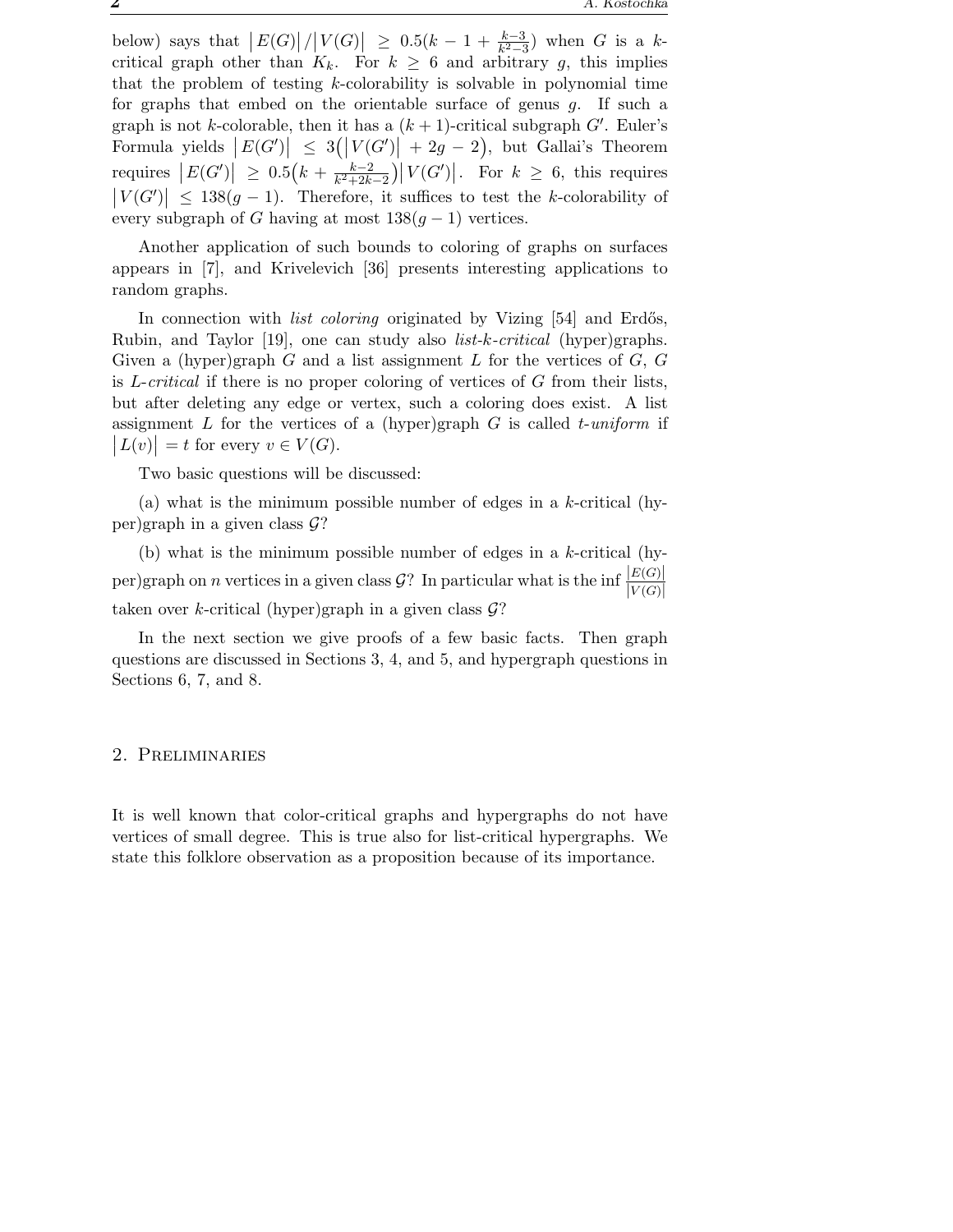**Proposition 1.** Let L be a  $(k-1)$ -uniform list for a hypergraph G and let G be L-critical. Then  $\deg_G(v) \geq k-1$  for every  $v \in V(G)$ . Moreover, for every  $v \in V(G)$ , there exist some  $k-1$  edges  $e_1, \ldots, e_{k-1}$  such that  $e_i \cap e_j = \{v\}$  for every  $1 \leq i < j \leq k-1$ .

**Proof.** Let  $v \in V(G)$ . By definition, there is an *L*-coloring f of  $G - v$ , but we cannot extend f to v. This means that for every  $\alpha \in L(v)$ , there exists an edge  $e_{\alpha}$  containing v such that all vertices of  $e_{\alpha} - v$  are colored with  $\alpha$ . And for distinct  $\alpha, \beta \in L(v)$ , the sets  $e_{\alpha} - v$  and  $e_{\beta} - v$  must be disjoint. This proves the proposition. ■

Dirac  $[12]$  observed that k-critical hypergraphs have not only the minimum degree at least  $k - 1$ , but also the edge-connectivity at least  $k - 1$ .

**Proposition 2** [12]. Let G be a k-critical hypergraph. Then G is  $(k-1)$ edge-connected.

**Proof.**<sup>1</sup> Assume that  $V(G) = W \cup U$ ,  $W \cap U = \emptyset$ , and the only edges intersecting both W and U are  $e_1, \ldots, e_s$ , where  $s \leq k-2$ . For  $j = 1, \ldots, s$ , let  $w_j$  be some vertex in  $W \cap e_j$  and  $u_j$  be some vertex in  $U \cap e_j$ . Since G is k-critical, there exists a  $(k-1)$ -coloring  $f_W$  of  $G(W)$  and a  $(k-1)$ -coloring  $f_U$  of  $G(U)$ , both using colors  $1, \ldots, k-1$ . We can change the names of colors in  $f_U$  in  $(k-1)!$  ways, keeping the same partition of vertices. For a given j, in at most  $(k-2)!$  ways we will get the colors of  $w_i$  and  $u_j$  the same. Thus, there are at least  $(k-1)! - (k-2)!s = (k-1-s)(k-2)! > 0$  ways to choose the names of colors in  $f_U$  so that the resulting  $(k-1)$ -coloring of G will be proper.  $\blacksquare$ 

In view of the simple proof of Proposition 2 above, it is a bit surprising that for list colorings, this proposition does not hold.

**Example 1.** Let  $H(k)$  denote the graph with  $V(H(k)) = W \cup U$ , where  $W = \{w_1, \ldots, w_k\}, U = \{u_1, \ldots, u_k\},$  such that the subgraphs of  $H(k)$ induced by  $W$  and  $U$  are complete graphs and there is exactly one edge, namely  $w_k u_k$ , connecting W with U.

Define the list L for the  $H(k)$  by

$$
L(v) = \begin{cases} \{1, \dots, k-1\}, & \text{if } v \in V(G) - \{w_k, u_k\}; \\ \{2, \dots, k\}, & \text{if } v \in \{w_k, u_k\}. \end{cases}
$$

<sup>&</sup>lt;sup>1</sup>I've learned this proof from Jacent Tokaz via Douglas West. Another short proof the reader can find in [52].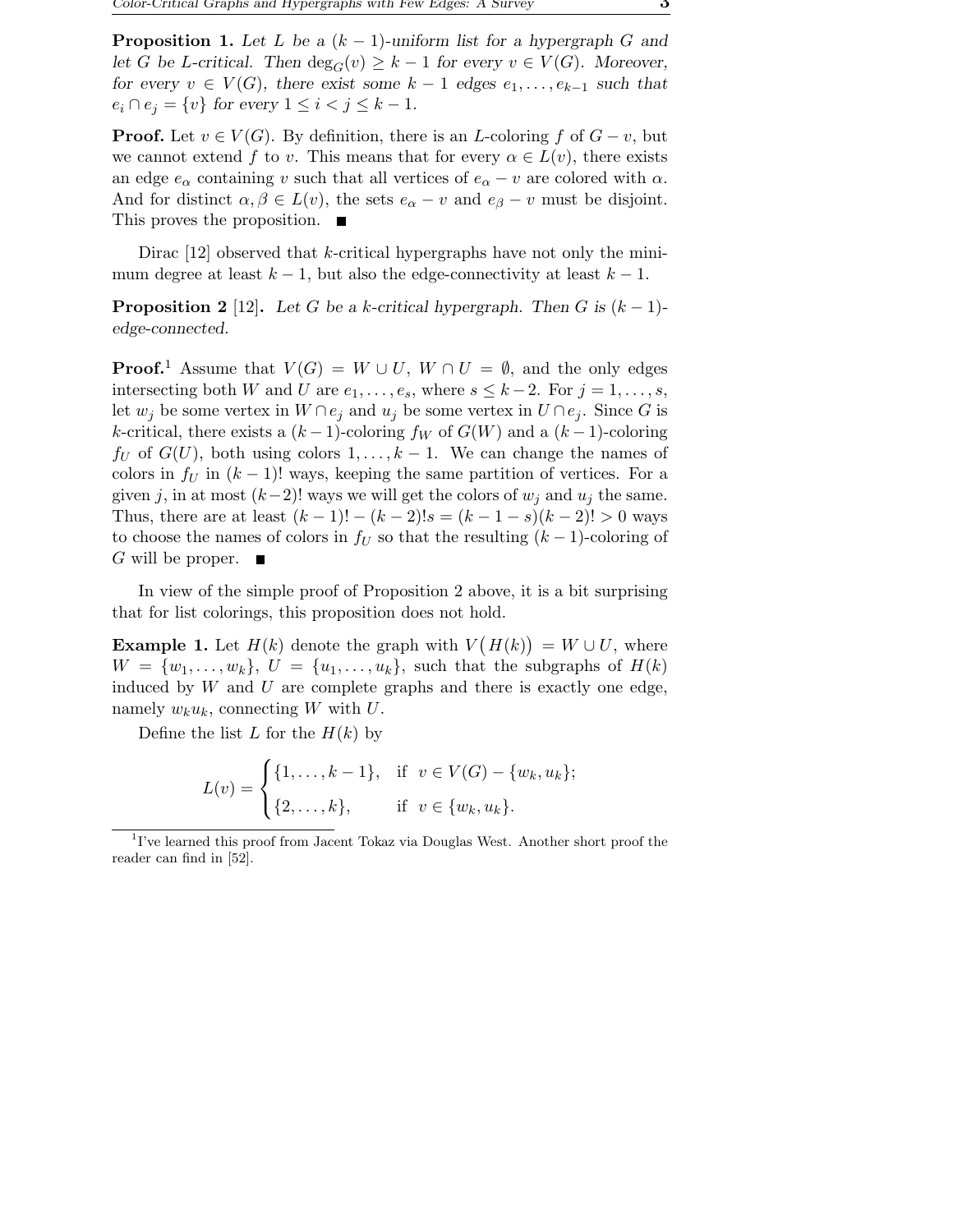Assume that  $H(k)$  is L-colorable. Then all colors  $1, \ldots, k-1$  should be used on  $w_1, \ldots, w_{k-1}$ , and the same holds for  $u_1, \ldots, u_{k-1}$ . Thus, both  $w_k$  and  $u_k$  must be colored with k, a contradiction. It is also easy to check that after deleting any edge, we get an *L*-colorable graph. Hence,  $H(k)$  is L-critical and has connectivity 1.

#### 3. Dirac–type bounds

Critical graphs were first defined and used by Dirac [11] in 1951. Dirac was interested in

 $F(k,n) = \min\big\{ |E(G)| : G \text{ is } k\text{-critical and } |V(G)| = n \big\}.$ 

In view of Proposition 1, for every  $k$ -critical graph  $G$  on  $n$  vertices,

$$
\sum_{v \in V(G)} \deg(v) \ge (k-1)n.
$$

Thus  $2F(k, n) \ge (k-1)n$ . This motivates introducing the *excess* 

$$
\varepsilon(k, G) = \sum_{v \in V(G)} (\deg(v) - k + 1)
$$

and

(1) 
$$
\varepsilon(k, n) = \min \{ \varepsilon(k, G) | G \text{ is } k\text{-critical and } |V(G)| = n \}
$$

$$
= 2F(k, n) - (k - 1)n.
$$

Brooks' Theorem yields that  $\varepsilon(k, n) \geq 1$  for  $k \geq 4$  and  $n \geq k+1$ . Dirac [13] proved the following.

**Theorem 3** [13]. Let  $k \geq 4$  and G be a k-critical graph. If G is not a  $K_k$ , then  $\varepsilon(k, G) \geq k - 3$ .

Shorter and more elegant proofs of this result were given by Kronk and Mitchem [37] and Weinstein [56]. We present here a proof using ideas from [10, 29].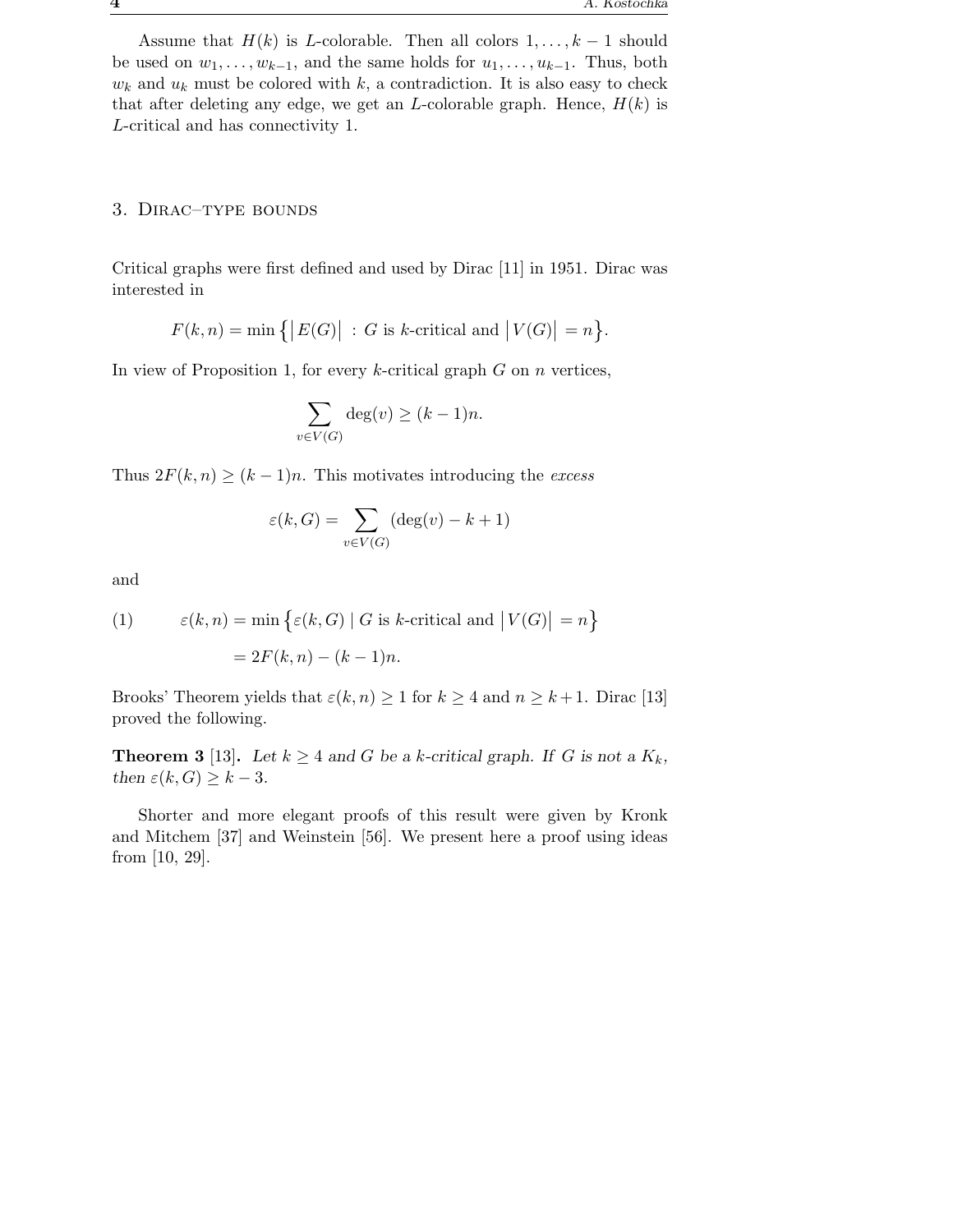**Proof of Dirac's Theorem.** Assume that  $G$  is a vertex minimum k-critical graph distinct from  $K_k$ , with  $\varepsilon(k, G) \leq k-4$ . For every  $v \in V(G)$ , define  $\varepsilon_G(k, v) = \deg_G(v) - k + 1$ . Then  $\varepsilon(k, G) = \sum_{v \in V(G)} \varepsilon_G(k, v)$ .

Let  $w \in V(G)$  and  $\deg_G(v) = k - 1$ . Since  $G \neq K_k$ , there are nonadjacent vertices  $x_1, x_2 \in N_G(w)$ . The graph  $G^*$  obtained from G by merging  $x_1$  and  $x_2$  into a new vertex  $x^*$  is not  $(k-1)$ -colorable, since every its  $(k-1)$ -coloring generates a  $(k-1)$ -coloring of G. Hence  $G^*$  contains a k-critical subgraph  $G_1^*$ . Note that  $x^* \in V(G_1^*)$  (otherwise,  $G_1^*$  would be a subgraph of G). Since  $\deg_{G^*}(w) = k - 2, w \neq V(G_1^*)$ .

Let  $V_1^* = V(G_1^*), V_1 = V_1^* - x^* + x_1 + x_2$ , and  $V_2 = V(G^*) - V_1^* =$  $V(G) - V_1$ . Let  $E_{1,2}$  be the set of edges connecting  $V_1$  with  $V_2$  in G. Assume that  $G_1 \neq K_k$ . Then by the minimality of  $G$ ,  $\varepsilon(k, G_1) \geq k-3$ . Since every edge in  $E_{1,2}$  contributes 1 to  $\sum_{v \in V_1^*} (\varepsilon_{G^*}(k, v) - \varepsilon_{G_1^*}(k, v))$ , we have

(2) 
$$
\varepsilon(k, G) \geq \sum_{v \in V_2} \varepsilon_G(k, v) + \varepsilon(k, G_1^*) + |E_{1,2}| - (k - 1),
$$

where the last  $-(k-1)$  reflects merging  $x_1$  with  $x_2$ . By Proposition 2,  $|E_{1,2}| \geq k-1$ . Hence (2) yields  $\varepsilon(k, G) \geq k-3$ , a contradiction.

Thus  $G^*$  contains a  $K_k$  one of whose vertices is  $x^*$ . In other words,  $G$ contains a triple  $(M, y_1, y_2)$ , where M is a clique of size  $k-1$  and  $y_1$  and  $y_2$ are non-adjacent vertices with  $N_G(\lbrace y_1, y_2 \rbrace) \supset M$ .

 $\big|N_G(y_1)\cap M\big|$ . Among all such triples, choose a triple  $(M, y_1, y_2)$  with maximum

Now, let  $x_1 = y_1$  if  $N_G(y_1) \cap M$  contains a vertex w of degree  $k-1$ , and let  $x_1 = y_2$  otherwise. Since  $\varepsilon(k, G) \leq k - 4$ , in both cases there is  $w \in N_G(x_1) \cap M$  with  $\deg_G(w) = k - 1$ . Let  $x_2$  be a non-adjacent to  $x_1$ vertex in M of the smallest degree. Define graphs  $G^*$  and  $G_1^*$  and sets  $V_1^*$ ,  $V_1, V_2, \text{ and } E_{1,2} \text{ as above. Then again } G_1^* = K_k.$  Let  $M' = V(G_1^*) - x^*$ ,  $M^* = M - x_2 + x^*$ ,  $M_1^* = M^* \cap V(G_1^*)$  and  $m_1 = |M_1^*|$ . Since every  $v \in M_1^*$ has at least  $k-1$  neighbors in  $G_1^*$  and at least  $k-1-m_1$  neighbors outside of  $G_1^*, \varepsilon(k, G) \ge (m_1 - 1)(k - 1 - m_1)$ . Since  $w \notin M_1^*$ , in order to have  $(m_1 - 1)(k - 1 - m_1) \leq k - 4$ , we need  $m_1 = 1$ , which means  $M_1^* = \{x^*\},$ i.e.  $M' \cap M^* = \emptyset$ .

Let  $|N_G(y_1) \cap M| = m$  and  $|N_G(x_1) \cap M| = m'$ . Then  $|N_G(x_2) \cap M| \ge$  $k-1-m$  by the choice of  $y_1$ . Hence  $\deg_G(x_2) \ge (k-2) + (k-1-m)$ . By the choice of  $x_2, \varepsilon_G(k, v) \geq k - 2 - m$  for every  $v \in M - N_G(x_1)$ . Taking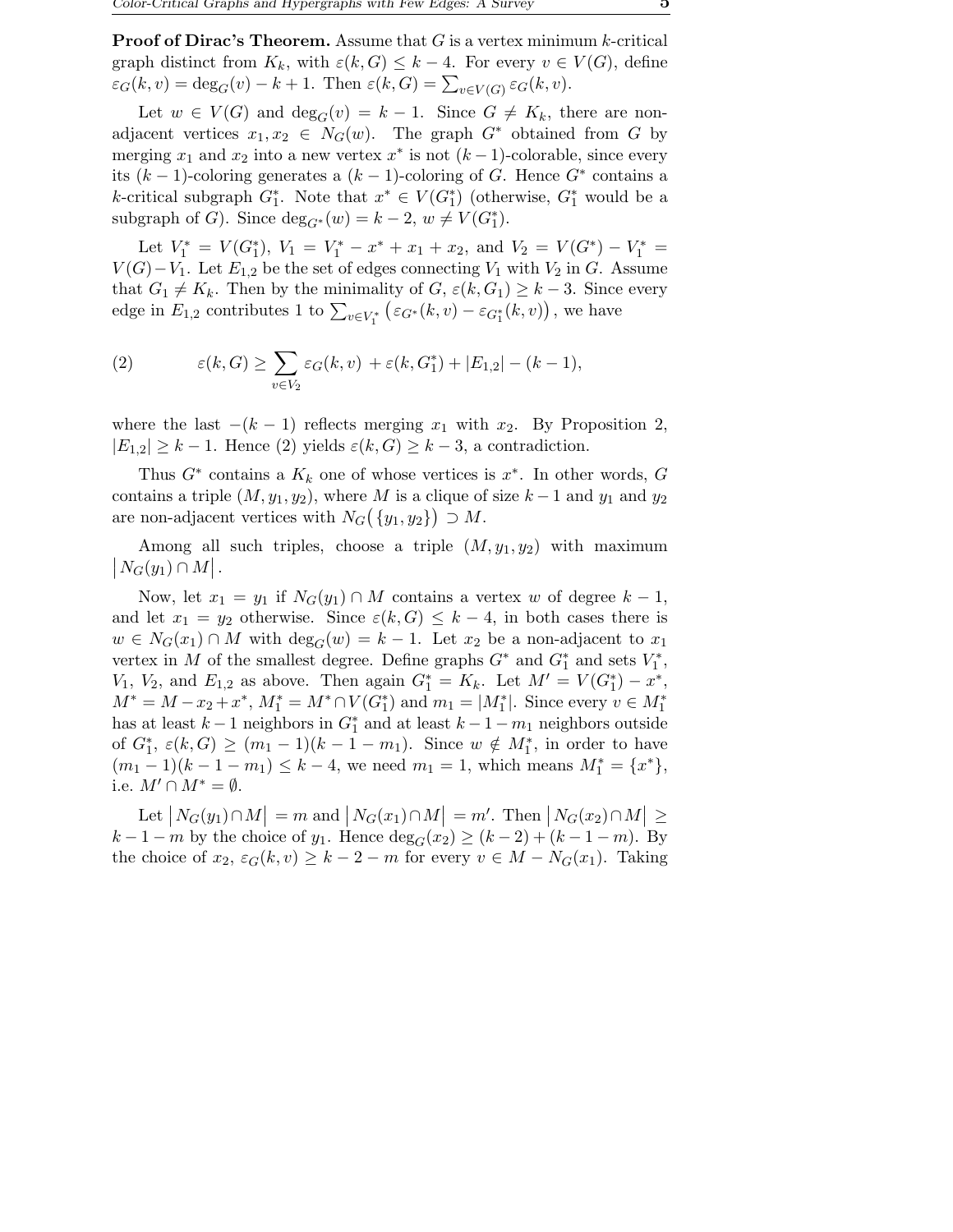into account that all vertices in  $M' \cup M - x_2$  are adjacent to  $x_1$  or  $x_2$ , and at least  $m'$  of them to both, we have

(3) 
$$
\varepsilon(k, G) \ge (k - 2 - m)(k - 2 - m') + m' - 1.
$$

If  $x_1 = y_1$ , then  $m' = m$  and the minimum of  $(k - 2 - m)^2 + m - 1$  over integers  $m, 1 \leq m \leq k-2$  is exactly  $k-3$ . This contradicts the choice of G. So, let  $x_1 = y_2$ . In this case,  $y_1$  is not adjacent to at least 3 vertices of degree  $k - 1$  in M, and hence  $k - 2 - m \ge 2$ . Then (3) yields  $\varepsilon(k, G) \ge 2(k - 2 - m') + m' - 1 \ge k - 3$ , again. This proves the theorem.

For  $k \geq 3$ , let  $\mathcal{D}_k$  denote the family of all graphs G whose vertex set consists of three non-empty pairwise disjoint sets  $A, B_1, B_2$  with  $|B_1|$  +  $|B_2| = |A|+1 = k-1$  and two additional vertices a, b such that A and  $B_1 \cup B_2$ are cliques in G not joined by any edge,  $N_G(a) = A \cup B_1$  and  $N_G(b) = A \cup B_2$ . Obviously, such a graph G has  $2k-1$  vertices,  $\deg_G(x) = k-1$  for all vertices  $x \neq a, b$ , and  $\varepsilon(k, G) = \deg_G(a) + \deg_G(b) - 2(k-1) = k-3$ . That G is k-critical was observed by Dirac [13] and by Gallai [20]. Thus Dirac's bound is sharp for every  $G \in \mathcal{D}_k$ .

In 1974, Dirac [14] extended Theorem 3 as follows.

**Theorem 4** [14]. Let  $k \geq 4$ , and let G be a k-critical graph. If G is neither the  $K_k$  nor a member of  $\mathcal{D}_k$ , then

$$
\varepsilon(k, G) \ge \begin{cases} 2 & \text{if } k = 4, \\ k - 1 & \text{if } k \ge 5. \end{cases}
$$

Shorter proofs of this result were found by Mitchem [40] and by Deuber et. al. [10].

For  $k \geq 3$ , let  $\mathcal{F}_k$  denote the family of all graphs G whose vertex set consists of four non-empty pairwise disjoint sets  $A_1, A_2, B_1, B_2$ , where  $|B_1|+|B_2| = |A_1|+|A_2| = k-1$  and  $|A_2|+|B_2| \leq k-1$ , and one additional vertex c such that  $A = A_1 \cup A_2$  and  $B = B_1 \cup B_2$  are cliques in G,  $N_G(c) = A_1 \cup B_1$ , and a vertex  $a \in A$  is joined to a vertex  $b \in B$  by an edge in G if and only if  $a \in A_2$  and  $b \in B_2$ . Every such graph G has  $2k-1$  vertices and independence number 2. Consequently, G is not  $(k-1)$ colorable. Moreover, it is easy to check that the deletion of any edge results in a  $(k-1)$ -colorable graph. Therefore, G is k-critical. Clearly, G is in  $\mathcal{D}_k$ if and only if  $|A_2| = 1$  or  $|B_2| = 1$ . Moreover,  $\mathcal{D}_k \subseteq \mathcal{F}_k$ .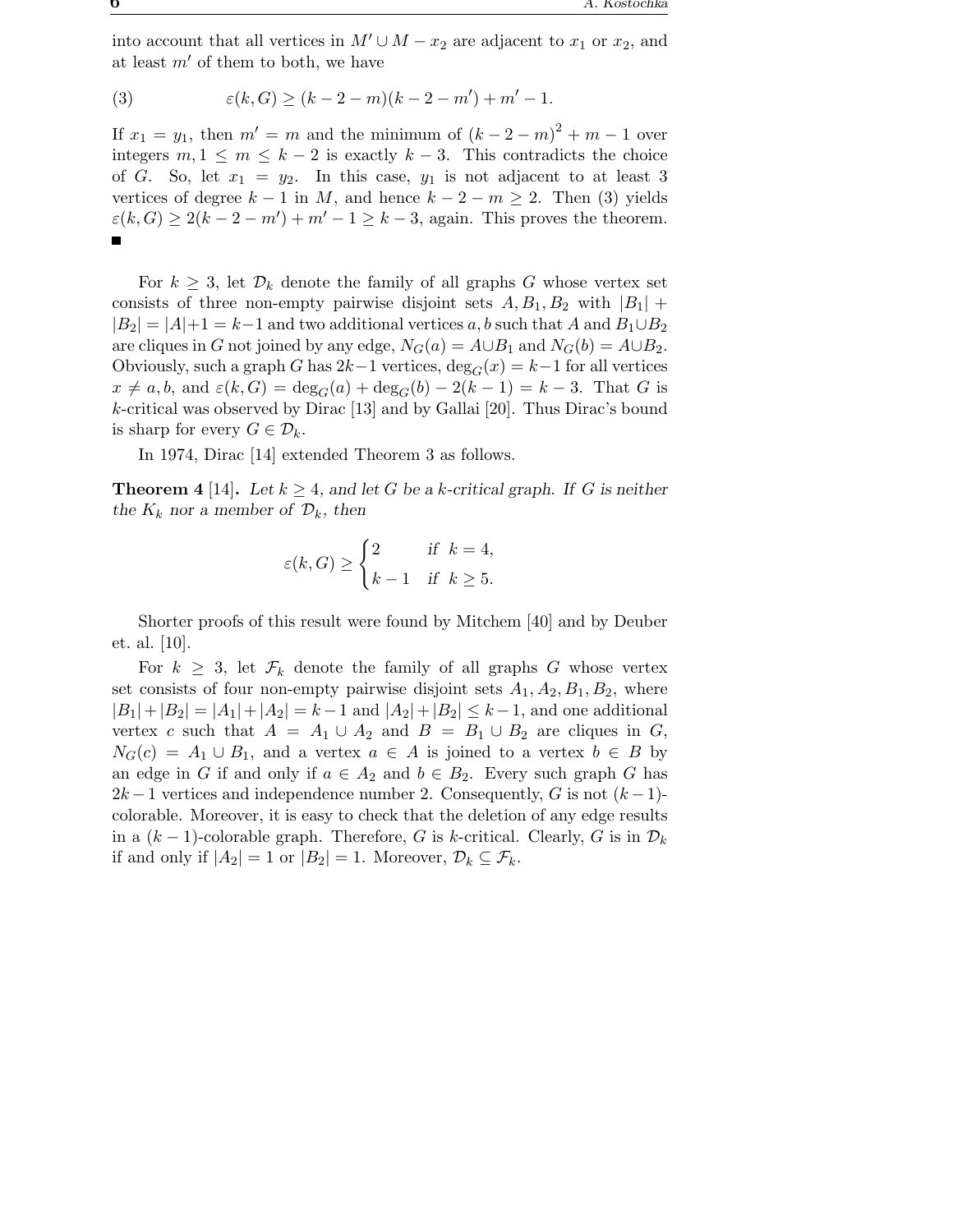Kostochka and Stiebitz [29] improved the bounds of Theorem 4 as follows.

**Theorem 5** [29]. Let  $k \geq 4$  and G be a k-critical graph. If G is neither a  $K_k$  nor a member of  $\mathcal{F}_k$ , then  $\varepsilon(k, G) \geq 2(k-3)$ .

The bounds of this result are tight not only for graphs on  $2k-1$  vertices. There are examples of k-critical graphs G with  $\varepsilon(k, G) = 2(k-3)$  on  $k+2, 2k-2, 2k-1, 2k$  and  $3k-2$  vertices. However, for  $k \geq 4$ , it is possible to show that  $\varepsilon(k, n) = 2(k-3)$  if and only if  $n \in \{k+2, 2k-2, 2k, 3k-2\}.$ 

The *join* of vertex disjoint graphs  $G_1$  and  $G_2$ , denoted by  $G_1 \vee G_2$ , is the graph obtained from their union by adding edges joining each vertex of  $G_1$  to each vertex of  $G_2$ . It is evident that  $\chi(G_1 \vee G_2) = \chi(G_1) + \chi(G_2)$ . Moreover,  $G_1 \vee G_2$  is critical if and only if both  $G_1$  and  $G_2$  are critical.

In one of his seminal papers from 1963, Gallai [21] proved that every k-critical graph with at most  $2k-2$  vertices is the join of two other critical graphs. This allowed him to find the minimum excess of  $k$ -critical graphs with at most  $2k - 1$  vertices and to describe the extremal cases.

**Theorem 6** [21]. Let k, p be integers satisfying  $k > 4$  and  $2 \leq p \leq k - 1$ . If G is a k-critical graph with  $k + p$  vertices, then  $\varepsilon(k, G) \geq p(k - p) - 2$ , where equality holds if and only if G is the join of  $K_{k-p-1}$  and a graph in  $\mathcal{D}_{p+1}.$ 

Since Proposition 1 holds for list coloring, one might expect that for every  $(k-1)$ -uniform list L, each L-critical graph G on  $n > k$  vertices has  $\varepsilon(k, G) \geq k - 3$ . But Example 1 shows an *L*-critical graph  $H(k)$  with  $\varepsilon(k, H(k)) = 2$  for every k. On the other hand, if we forbid  $K_k$  as a subgraph, the situation changes.

**Theorem 7** [31]. Let  $k \geq 4$ . Let G be a hypergraph on n vertices not containing  $K_k$ , and let L be a list for G with  $|L(v)| = k - 1$  for every  $v \in V(G)$ . If G is L-critical, then  $2|E(G)| \ge (k-1)n+k-3$ . In particular, if G is a graph, then  $\varepsilon(k, G) \geq k - 3$ .

The above results determine the values of  $\varepsilon(k,n)$  (and hence  $F(k,n)$ ) for  $n \leq 2k$  and  $n = 3k - 2$ . Hajós construction with one of the graphs being  $K_k$  yields that

(4) 
$$
\varepsilon(k, n + k - 1) \le \varepsilon(k, n) + k - 3.
$$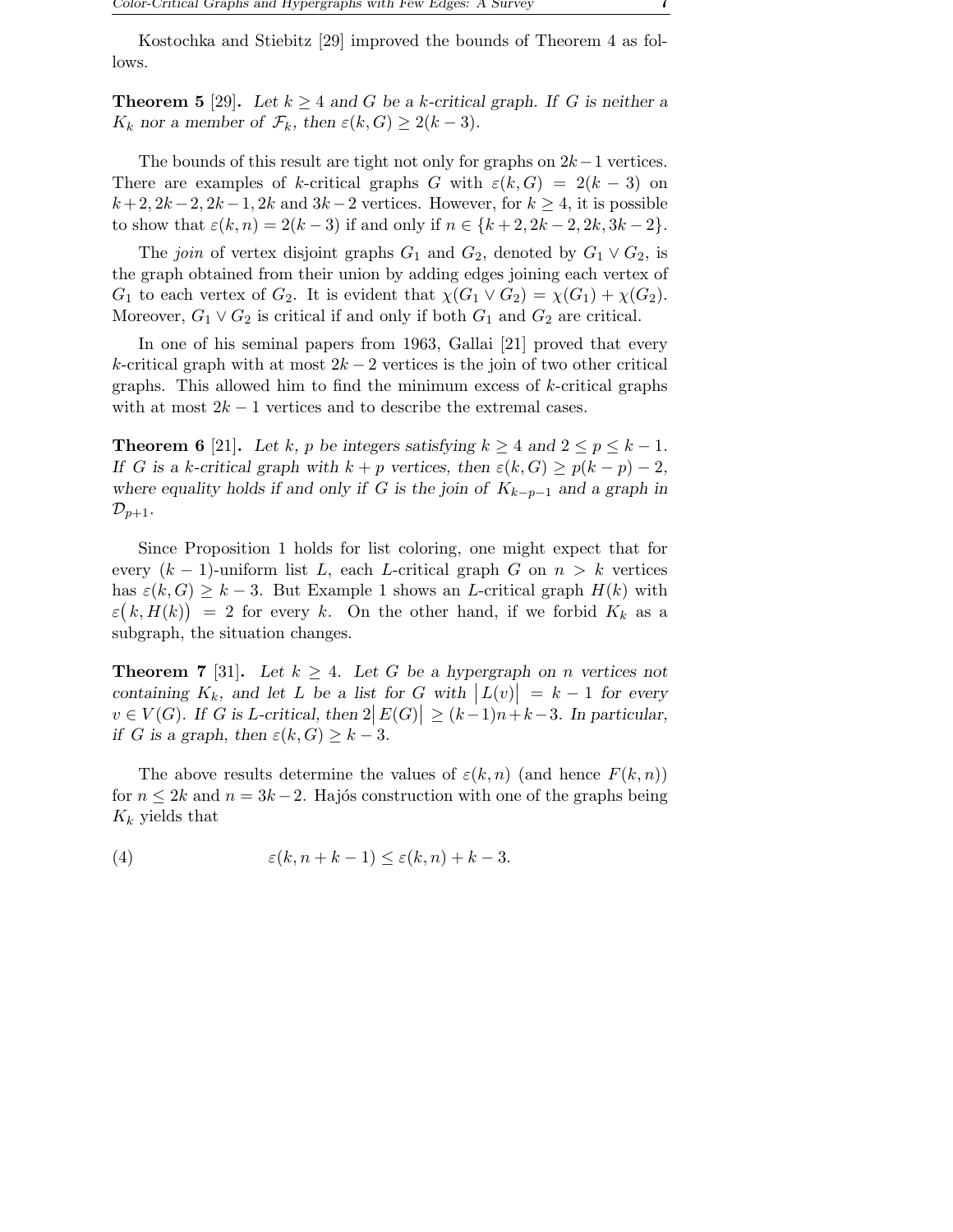Ore [42] suggested that (4) holds with equality for every  $n \geq k+2$  (see also [23, p. 99]). In view of the above results, that would mean that

(5) 
$$
\lim_{n \to \infty} \frac{2F(k, n)}{n} = k - \frac{2}{k - 1}.
$$

The existing lower bounds are far from (5). The next section contains more discussion on the topic.

#### 4. Gallai–type bounds

The results of the previous section give bounds on  $\varepsilon(k,n)$  that do not depend on n, while (5) (if true) would imply that  $\varepsilon(k,n)$  grows asymptotically as  $n(k-3)/(k-1)$ . There is an attractive conjecture that for  $n \geq 6$ ,

(6) 
$$
F(4, n) \geq \left\lfloor \frac{5n}{3} \right\rfloor.
$$

The first lower bound on  $\varepsilon(k, n)$  depending on n was the abovementioned theorem of Gallai [20].

**Theorem 8** [20]. Let G be a k-critical graph. Then every block in the subgraph of G induced by vertices of degree  $k - 1$  is a complete graph or an odd cycle. Furthermore, if  $k \geq 4$  and  $G \neq K_k$ , then

(7) 
$$
2|E(G)| \ge \left(k - 1 + \frac{k - 3}{k^2 - 3}\right)|V(G)|.
$$

In particular, if  $k \geq 4$  and  $n \geq k+2$ , then

(8) 
$$
\varepsilon(k,n) \geq \frac{k-3}{k^2-3}n.
$$

For  $n = 2k$  this gives only  $\varepsilon(k, n) \geq 2$  while Theorem 5 gives  $\varepsilon(2n, n) \geq$  $2(k-3)$ ; but in the long run the bound of Theorem 5 is much better.

Remark 1. The proof of Theorem 8 works for list coloring as well, so Inequality (7) holds also for every L-critical graph  $G \neq K_k$  if L is a  $(k-1)$ uniform list for G and  $k \geq 4$ .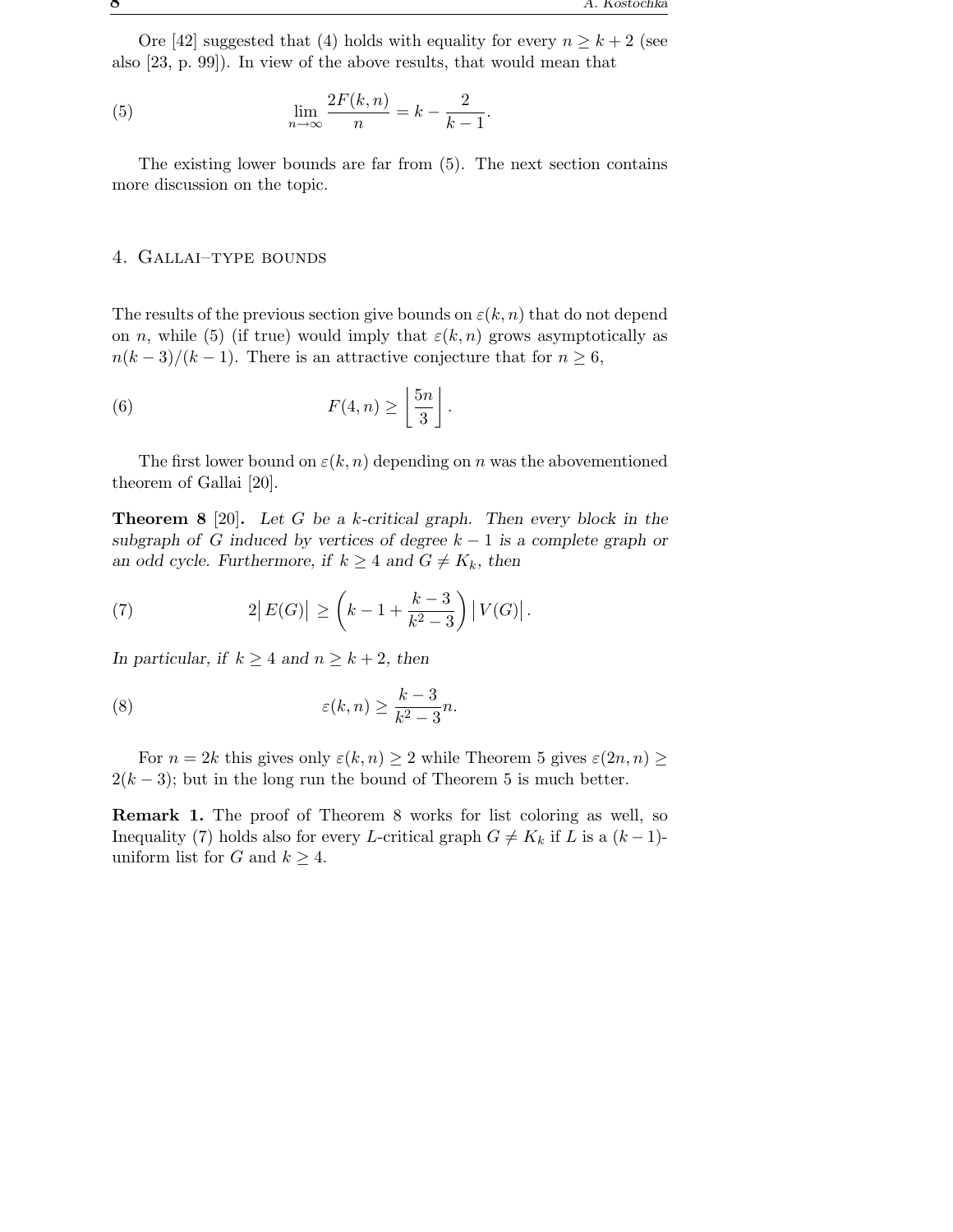Theorem 8 yields  $F(4, n) \geq (\frac{3}{2} + \frac{1}{26})n$  while the conjecture (6) is that  $F(4, n)$  is roughly  $\left(\frac{3}{2} + \frac{1}{6}\right)$  $\frac{1}{6})n$ .

Krivelevich [35, 36], using a result of Stiebitz [49] on the structure of critical graphs, improved this bound as follows.

**Theorem 9** [35, 36]. Suppose  $k \geq 4$ , and let G be a k-critical graph on more than k vertices. Then

(9) 
$$
2|E(G)| \ge \left(k-1+\frac{k-3}{k^2-2k-1}\right)|V(G)|.
$$

In particular, if  $k \geq 4$  and  $n \geq k+2$ , then

(10) 
$$
\varepsilon(k,n) \geq \frac{k-3}{k^2 - 2k - 1}n.
$$

The improvement is better for small k. In particular, it gives  $F(4, n) \geq$  $\left(\frac{3}{2} + \frac{1}{14}\right)n$  for  $n \geq 6$ . Since Stiebitz's result [49] does not hold for list colorings, the proof of Theorem 9 does not generalize to list critical graphs.

Kostochka and Stiebitz [32] improved Krivelevich's bound for  $k \geq 9$ .

**Theorem 10** [32]. Suppose  $k \geq 6$ , and let G be a k-critical graph on more than k vertices. Then

(11) 
$$
2|E(G)| \ge \left(k-1+\frac{2(k-3)}{k^2+6k-9-\frac{6}{k-2}}\right)|V(G)|.
$$

In particular, if  $k \geq 4$  and  $n \geq k+2$ , then

(12) 
$$
\varepsilon(k,n) \ge \frac{2(k-3)}{k^2 + 6k - 9 - \frac{6}{k-2}}n.
$$

The technique of [32] generalizes to list colorings, with sufficiently weaker bounds.

**Theorem 11** [32]. Suppose  $k \geq 9$ , and let G be an L-critical graph, where L is a  $(k-1)$ -uniform list for G. If  $G \neq K_k$ , then

(13) 
$$
2|E(G)| \ge \left(k-1+\frac{1.2(k-3)}{k^2+k-4-\frac{4}{5k-10}}\right)|V(G)|.
$$

There is still a gap of roughly  $\frac{k-4}{k-1}n$  between (12) and the known upper bounds on  $\varepsilon(k, n)$ . And the conjecture (6) is an attractive challenge.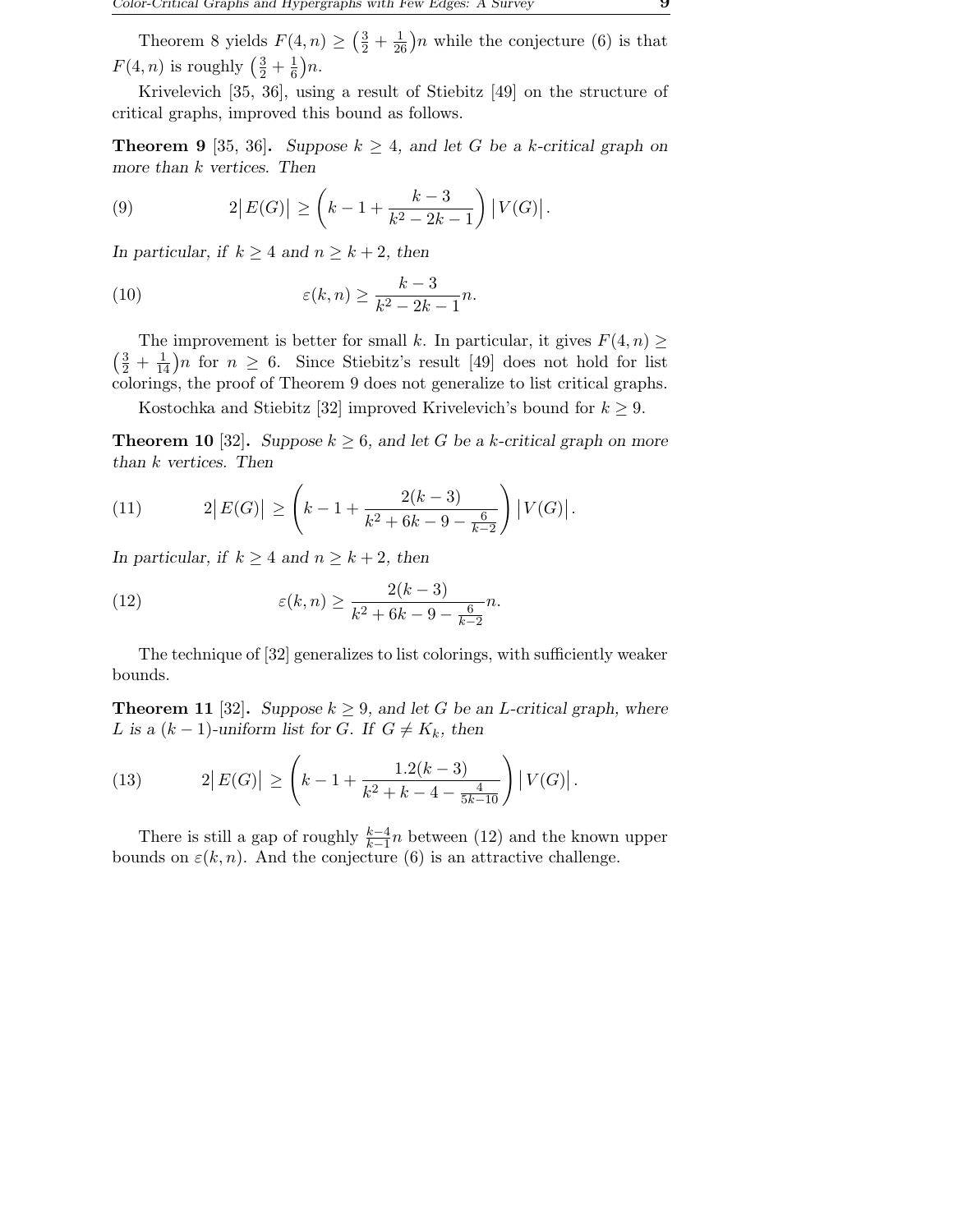#### 5. Critical graphs with no large cliques

It is natural to ask whether the bound on the number of edges in a  $k$ critical graph with  $n$  vertices can be improved when we have additional restrictions on the structure of the graph. A possible direction is to ask what is  $F(k, n, s)$ —the minimum number of edges in a k-critical graph on n vertices without cliques of size  $s + 1$ .

Together with Theorem 8, Dirac [13] proved the bound

 $2F(k, n, s) > (k-1)n + (k-3) + (k-s)$  if  $s \leq k \leq n-2$ .

Weinstein [56] improved the bound to  $2F(k, n, s) \geq (k-1)n + (k-3) +$  $2(k - s)$ , but the surplus over  $(k - 1)n$  still does not depend on n.

Krivelevich [36] improved the bound as follows.

**Theorem 12** [36]. Let k and s be integers satisfying  $3 \leq s \leq k$ . Let G be a k-critical graph not containing a clique of size  $s + 1$ . Then

1. if 
$$
s \le 2k/3
$$
, then  $|E(G)| \ge \left(\frac{k}{2} - \frac{k-2}{2(2k-s-3)}\right)|V(G)|$ ;  
\n2. if  $s \ge 2k/3$ , then  $|E(G)| \ge \left(\frac{k}{2} - \frac{(k-2)s}{2(2ks-2k-s^2)}\right)|V(G)|$ ;

Krivelevich [36] also gives a bit stronger bounds on the number of edges for critical graphs without short odd cycles, and shows nice applications of his bounds to other interesting problems.

The case of fixed s and large k was considered by Kostochka and Stiebitz [30].

**Theorem 13** [30]. For every fixed s and sufficiently large  $k$ , every L-critical graph G on n vertices without cliques of size  $s + 1$  for any  $(k - 1)$ -uniform list L has at least  $(k-o(k))n$  edges. In particular,  $F(k, n, s) \ge (k-o(k))n$ .

This bound is almost twice larger than the previously mentioned bounds for large  $k$ . The bad side of the theorem is that it works only for really large k, when Johannson's theorem on coloring of sparse graphs with given maximum degree works. The good side of it is that the theorem is asymptotically  $(\text{in } k)$  tight even for graphs of arbitrary girth. A way to construct k-critical graphs G of arbitrary girth with  $|E(G)|/|V(G)| < k-1$  was shown in [24].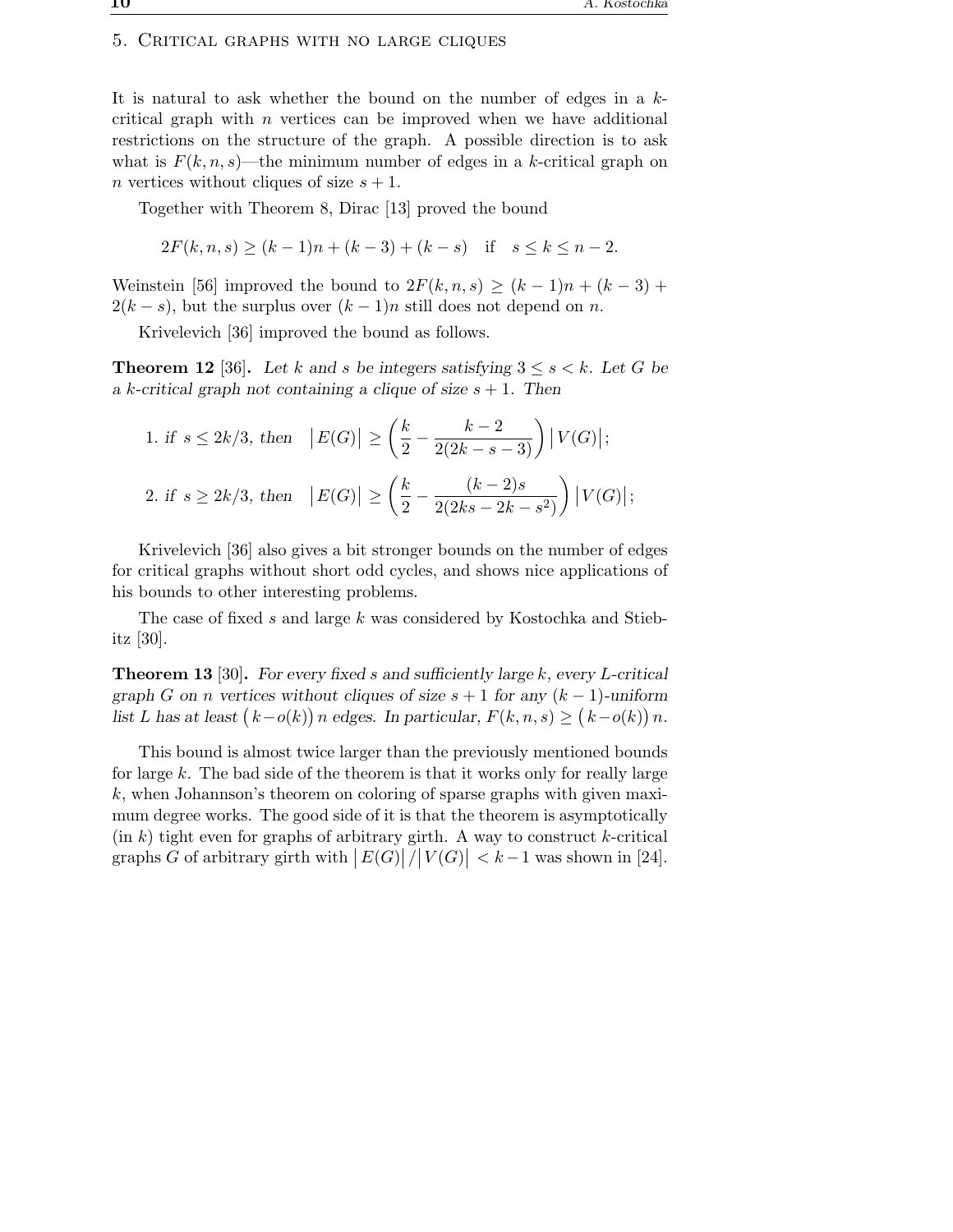Abbott, Hare, and Zhou  $\lceil 3 \rceil$  constructed k-critical graphs G with density  $\left|E(G)|/|V(G)| < k-7/3$  for girth 4 and density  $\left|E(G)|/|V(G)| < k-2$ for girth 5. Kostochka and Nešetřil [28] proved that there exist  $k$ -critical graphs G with  $|E(G)|/|V(G)| < k-2$  and arbitrarily large girth.

But for small and moderate  $k$ , finding least possible average degree of a triangle-free k-critical graph is an interesting open problem.

# 6. Critical hypergraphs with few edges

Famous Local Lemma  $[18]$  implies that every k-critical r-uniform hypergraph has maximum degree at least  $(k-1)^{r-1}/4r$ . One might expect that the average degree of  $k$ -critical  $r$ -uniform hypergraphs is also always superlinear in k for fixed r. In fact, Erdős and Lovász  $[18, p. 612]$  conjectured this for simple hypergraphs. But this is not the case.

Lovász [38, 39], Woodall [53], Seymour [47], and Burstein [9] proved that  $|E(H)| \geq |V(H)|$  for every 3-critical hypergraph H. Kostochka and Nešetřil [28] extended results of Burstein [9] and of Abbott, Hare, and Zhou [1, 3] by proving the following upper bound on the minimum of  $|E(H)|$ in terms of  $|V(H)|$ .

**Theorem 14** [28]. For each  $r \geq 3$ ,  $k \geq 4$ ,  $q \geq 3$  and  $\varepsilon > 0$ , there exists an r-uniform k-critical hypergraph H with girth at least g and  $\left|E(H)\right|/\left|V(H)\right| < k-2+\varepsilon.$ 

And for large k, this is almost matched by the following lower bound due to Kostochka and Stiebitz [30].

**Theorem 15** [30]. Let H be a hypergraph with no edges of size 2. If H is L-critical for a k-uniform list assignment L, then  $|E(H)|/|V(H)| \ge$  $k\left(1-3/\sqrt[3]{k}\right)$ .

The advantage of Theorem 15 is that it works for list coloring, and not only for uniform hypergraphs. The girth is also not an issue. The disadvantage is that it provides no information when  $k < 27$ .

Note that all known examples of r-uniform k-critical hypergraph with small average degree have many vertices. Thus it makes sense to ask about m(r, k)—*the minimum number of edges in an* r*-uniform not* k*-colorable hypergraph (with no restriction on the number of vertices)*. A first thought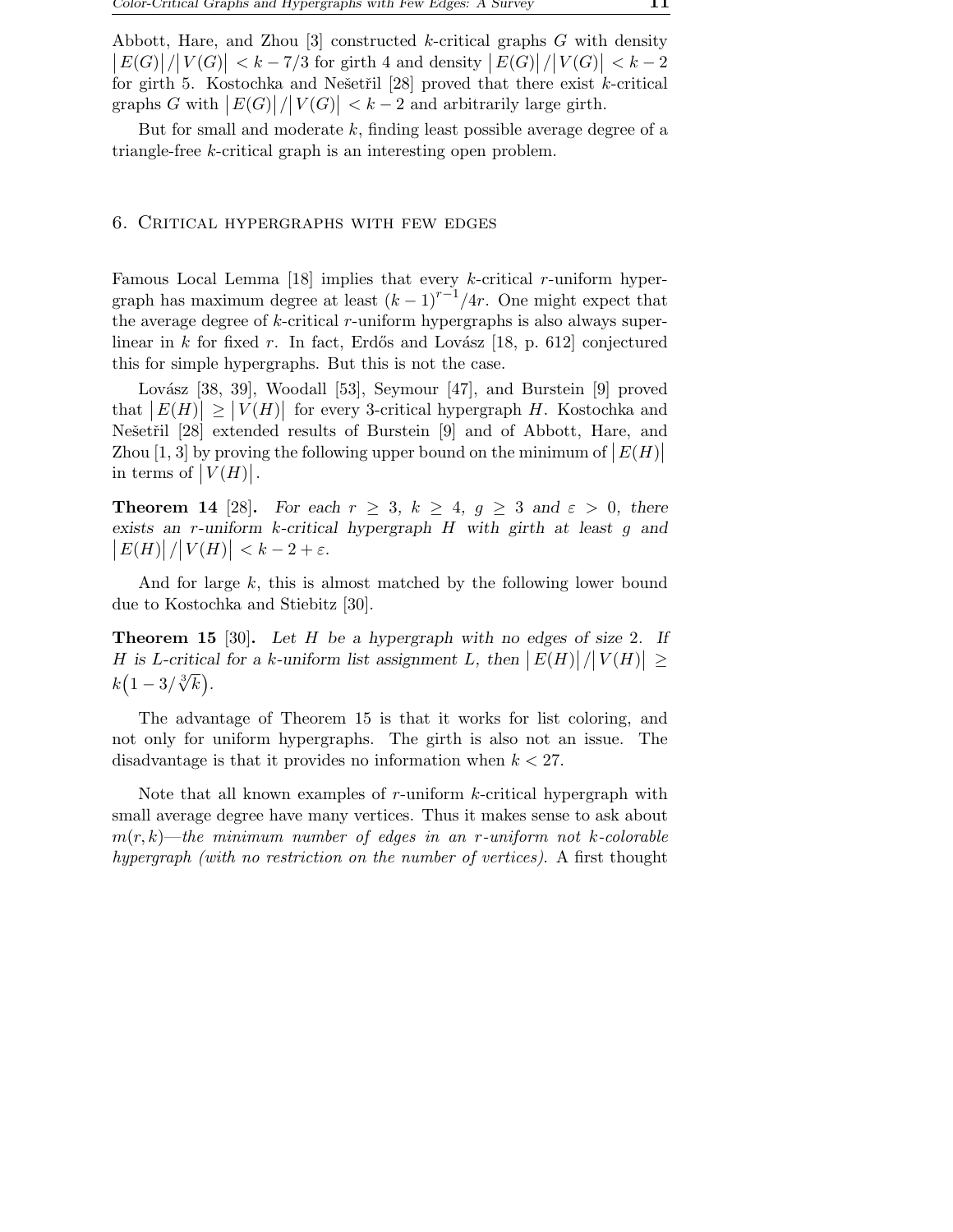here would be that the complete r-uniform hypergraph on  $1 + k(r - 1)$ vertices gives the answer. And for  $r = 2$  (ordinary graphs) this is the case. But already for  $r = 3$  the Fano plane with 7 edges beats  $K_5^3$  with 10 edges. Erdős and Hajnal  $[17]$  suggested that if k is very large in comparison with  $r$ , then the complete hypergraph still is the best construction, but Alon  $[4]$ disproved this conjecture.

Finding good estimates on  $m(r, k)$ , and especially on  $m(r, 2)$ , was one of the favorite topics of Paul Erdős for a long time. He proved in  $[15, 16]$  the first nontrivial bounds on  $m(r, 2)$ :

$$
2^{r-1} \le m(r, 2) \le r^2 2^r.
$$

The proofs of both upper and lower bounds are simple, so we present them here.

**Lemma 16.** For every  $r \geq 2$  and  $k \geq 2$ ,

(14) 
$$
k^{r-1} \le m(r,k) \le 20r^2k^r \ln k.
$$

**Proof.** Suppose that an r-uniform hypergraph  $H = (V, E)$  has less than  $k^{r-1}$  edges. Consider a random coloring f of V with k colors such that every vertex gets colored with color i with probability  $1/k$  for every  $1 \leq$  $i \leq k$  independently of all other vertices. Then for every edge  $e \in E$ , the probability that e is monochromatic is  $k^{1-r}$  and the expected number of monochromatic edges is  $|E|k^{1-r} < 1$ . Thus there exists a k-coloring of V with no monochromatic edges.

To prove the upper bound, let  $m = \lfloor 20r^2k^r \ln k \rfloor$ . If  $m \geq \binom{1+kr}{r}$  $\binom{+kr}{r}$ , then the complete hypergraph  $K_{1+kr}^r$  witnesses the bound, so we assume the opposite. Consider a random hypergraph  $G(r, k, m)$  on a set V of  $kr^2$  labelled vertices, where every of  $\binom{kr^2}{r}$  $\binom{r}{r}$  r-subsets of V belongs to  $E(G(r, k, m))$  with probability  $p = 0.5m\binom{kr^2}{r}$  $\binom{r^2}{r}^{-1}$  independently of all other *r*-subsets. Note that

$$
\mathbf{Pr}\Big\{\big|E\big(G(r,k,m)\big)\big| > m\Big\} < 1/2.
$$

For a given  $W \subset V$  with  $|W| = r^2$ , the probability that W is independent is at most

$$
(1-p)^{\binom{r^2}{r}} \le \exp\left\{-\binom{r^2}{r}\cdot 0.5m\binom{kr^2}{r}^{-1}\right\} \le \exp\left\{-\frac{0.5m}{ek^r}\right\}.
$$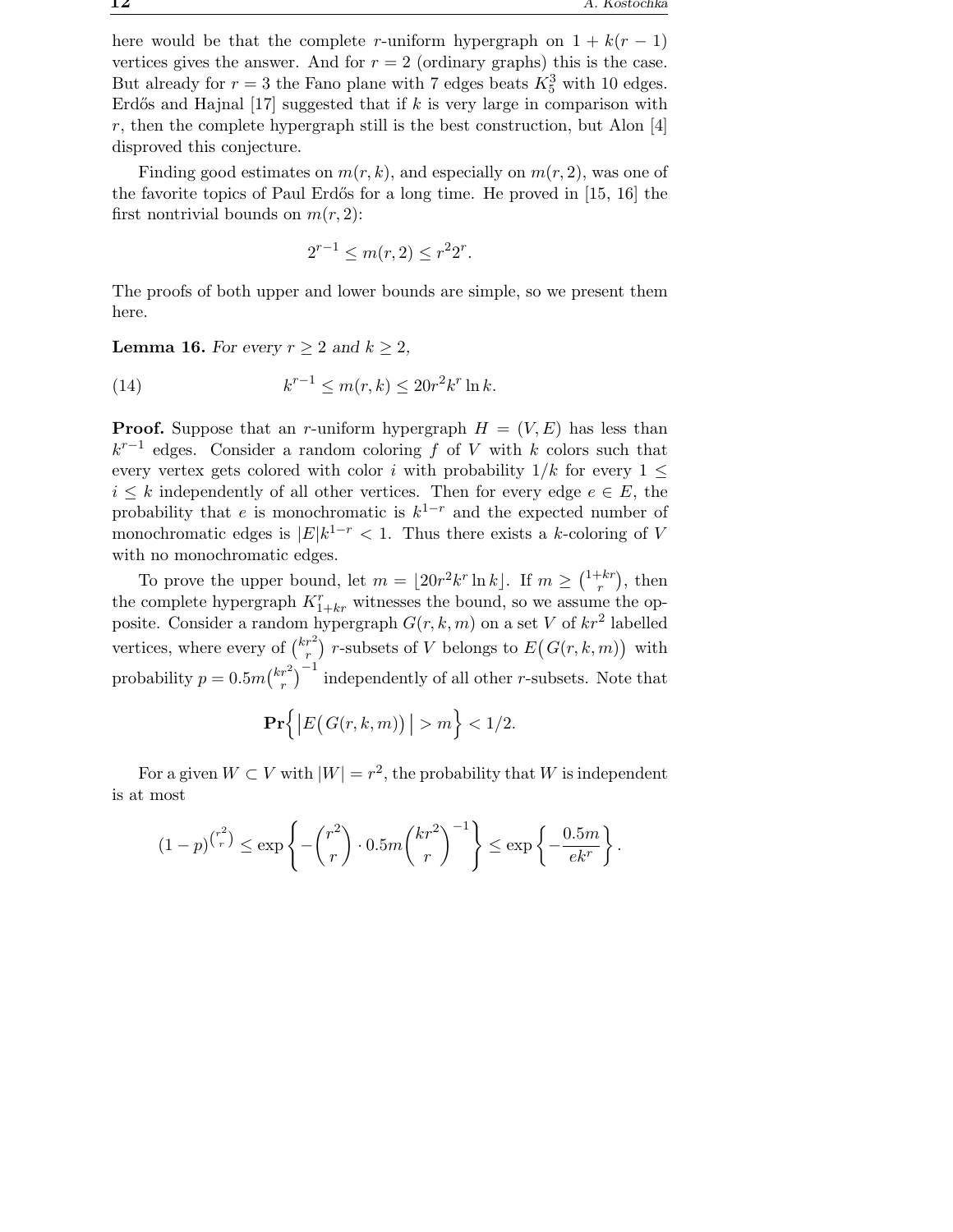Therefore, since  $m > 19.5r^2k^r \ln k$ , the probability that there is some independent  $W \subset V$  with  $|W| = r^2$  is at most

$$
\binom{kr^2}{r^2} \exp\left\{-\frac{m}{2ek^r}\right\} \le (ek)^{r^2} \exp\left\{-\frac{19.5r^2 \ln k}{2e}\right\}
$$

$$
\le \exp\left\{r^2(1+\ln k) - 3.5r^2 \ln k\right\}.
$$

The last expression is at most  $\exp\{-0.5r^2\}$  < 1/4, and with positive probability  $G(r, k, m)$  has at most m edges and has no independent set of size  $r^2$ , which means that it is not k-colorable. This proves the lemma.

Remark 2. The proof of the lower bound works for list colorings as well.

Beck [8] improved the lower bound for  $m(r, 2)$  to  $2^r r^{1/3-\epsilon}$  and Spencer [48] presented a simpler proof of the Beck's bound based on random recoloring. Recently, Radhakrishnan and Srinivasan [44] improved the lower bound further.

**Theorem 17** [44]. For every  $c < 1/\sqrt{2}$ , there exists an  $r_0 = r_0(c)$  such that

$$
m(r, 2) \ge c2^r \sqrt{r/\ln r}.
$$

for every  $r > r_0$ .

Remark 3. In fact, the proof of Theorem 17 also can be adapted for list coloring. So, the result holds for L-critical r-uniform hypergraphs for every 2-uniform list L.

Erdős [16] and Erdős and Lovász [18] said that "perhaps, the order of magnitude of  $m(r, 2)$  is  $r2^{r}$ . The following result supports the insight of Erdős.

**Theorem 18** [25]. For every positive integer k, let  $c = c(k) = \exp\{-4k^2\}$ and  $r_k = \exp\{2c_k^{-2}\}$  $\binom{-2}{k}$ . Let *n* be a positive integer such that  $k \geq 2^n$ . Then for every  $r > r_k$ ,

$$
m(r,k) \geq c k^r \left(\frac{r}{\ln r}\right)^{\frac{n}{n+1}}.
$$

Note that the proof of Theorem 18 does not work for list coloring. Mubayi and Tetali [41] have some other results for fixed  $k$  and large  $r$ .

Recall that the ratio of the RHS of (14) to the LHS is  $20r^2k \ln k$ . When k is larger than r, then the factor k  $\ln k$  becomes more important than  $r^2$ . Alon [4] improved both bounds in (14) for k large in comparison with r.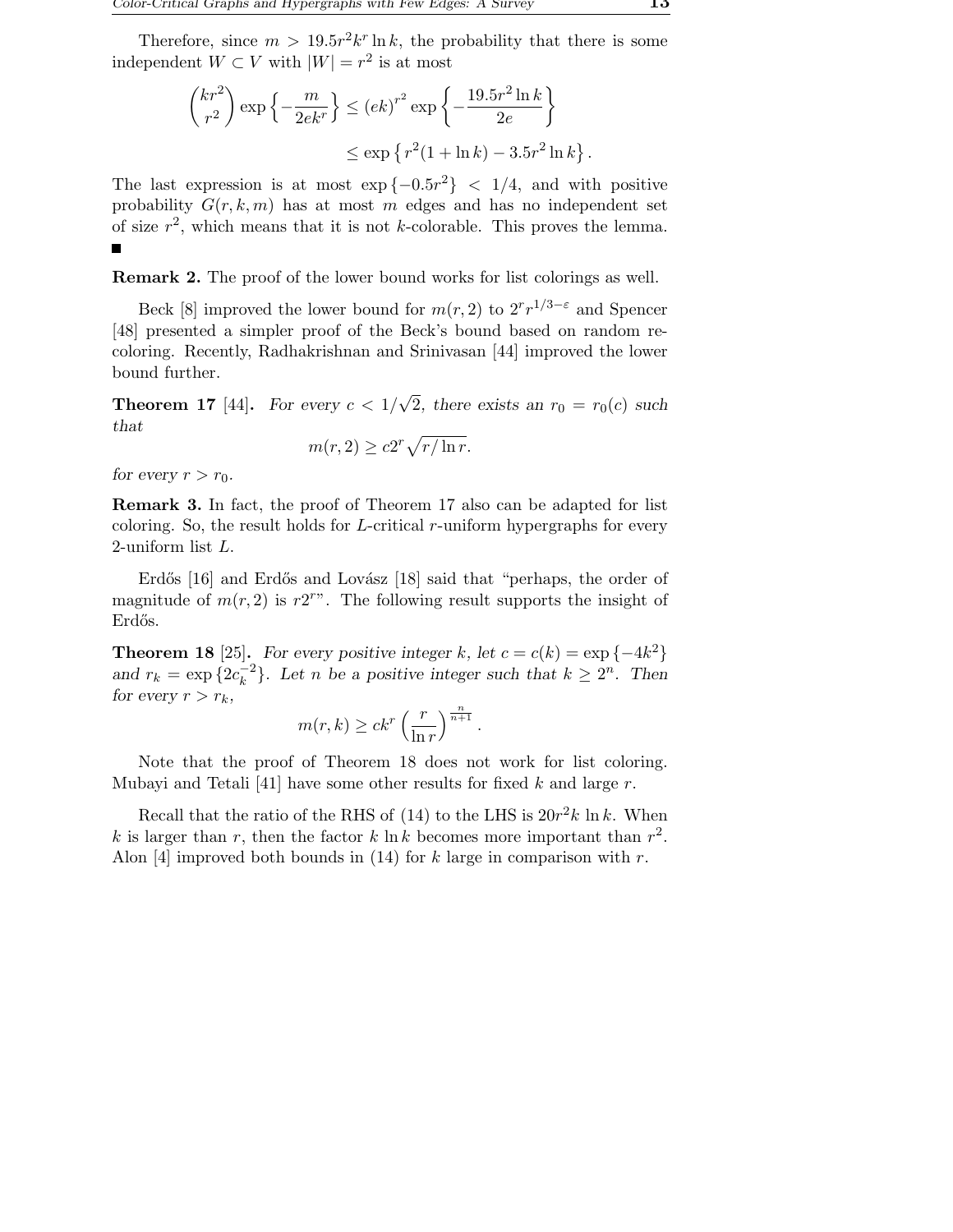**Theorem 19** [4]. For every positive integers  $r \geq 3$  and  $k \geq 2$ ,

$$
m(r,k) \le \binom{k(r-1)+1}{r} \frac{\ln r}{\ln r - 1} \left\lfloor \frac{r}{\ln r} \right\rfloor^{-1} < \binom{k(r-1)+1}{r}
$$

and

$$
m(r,k) > (r-1)\left\lceil \frac{k}{r} \right\rceil \left\lfloor \frac{r-1}{r} \right\rfloor^{r-1} \sim \frac{1}{e}k^r.
$$

Furthermore, if  $r \to \infty$  and  $k/r \to \infty$ , then

$$
m(r,k)=O\left({\binom{k(r-1)+1}{r}}r^{1.5}\ln r\left(\frac{3}{4}\right)^r\right)
$$

Note that when  $k$  is much larger than  $r$ , the complete hypergraph  $K_{1+k(r-1)}^{r}$  gives a better upper bound than (14), but Alon's bound is even better. The proof of the lower bound is amazingly simple: he first colors vertices of a hypergraph at random using most of the colors, but not all. Then he uncolors a vertex in every monochromatic edge and spends a new color for every  $r - 1$  uncolored vertices. This proof does not work for list coloring; thus it would be interesting to find a reasonable lower bound for the number of edges in L-critical r-uniform hypergraphs for arbitrary  $k$ uniform lists  $L$ . Also, with respect to  $k$ , the upper and lower bounds are of the same order, but with respect to  $r$ , the gap probably could be narrowed.

If a hypergraph  $H = (V, E)$  is not uniform but  $\sum_{e \in E} 2^{-|e|} \leq 1/2$ , then a random 2-coloring (as in the proof of Lemma 16) with positive probability is  $\sum_{e \in E} 2^{-|e|}$  over non-2-colorable hypergraphs with the minimum size of an proper. Erdős and Lovász [18] conjectured that the minimum value  $\phi(n)$  of edge equal to *n* tends to infinity as *n* tends to infinity. Beck [8] proved this conjecture. The lower bound on  $\phi(n)$  in his proof tends to infinity rather slowly. It would be interesting to estimate the rate of growth of  $\phi(n)$ .

# 7. On critical simple hypergraphs

A hypergraph is called *simple* (sometimes, *linear* ) if no two distinct edges share more than one vertex. Let  $m^*(r, k)$  denote the minimum number of edges in an r-uniform not k-colorable *simple* hypergraph. Since Fano plane is a simple hypergraph,  $m^*(3,2) = m(3,2) = 7$ . But in general,  $m^*(r,k)$ grows much faster than  $m(r, k)$ . In their seminal paper [18], Erdős and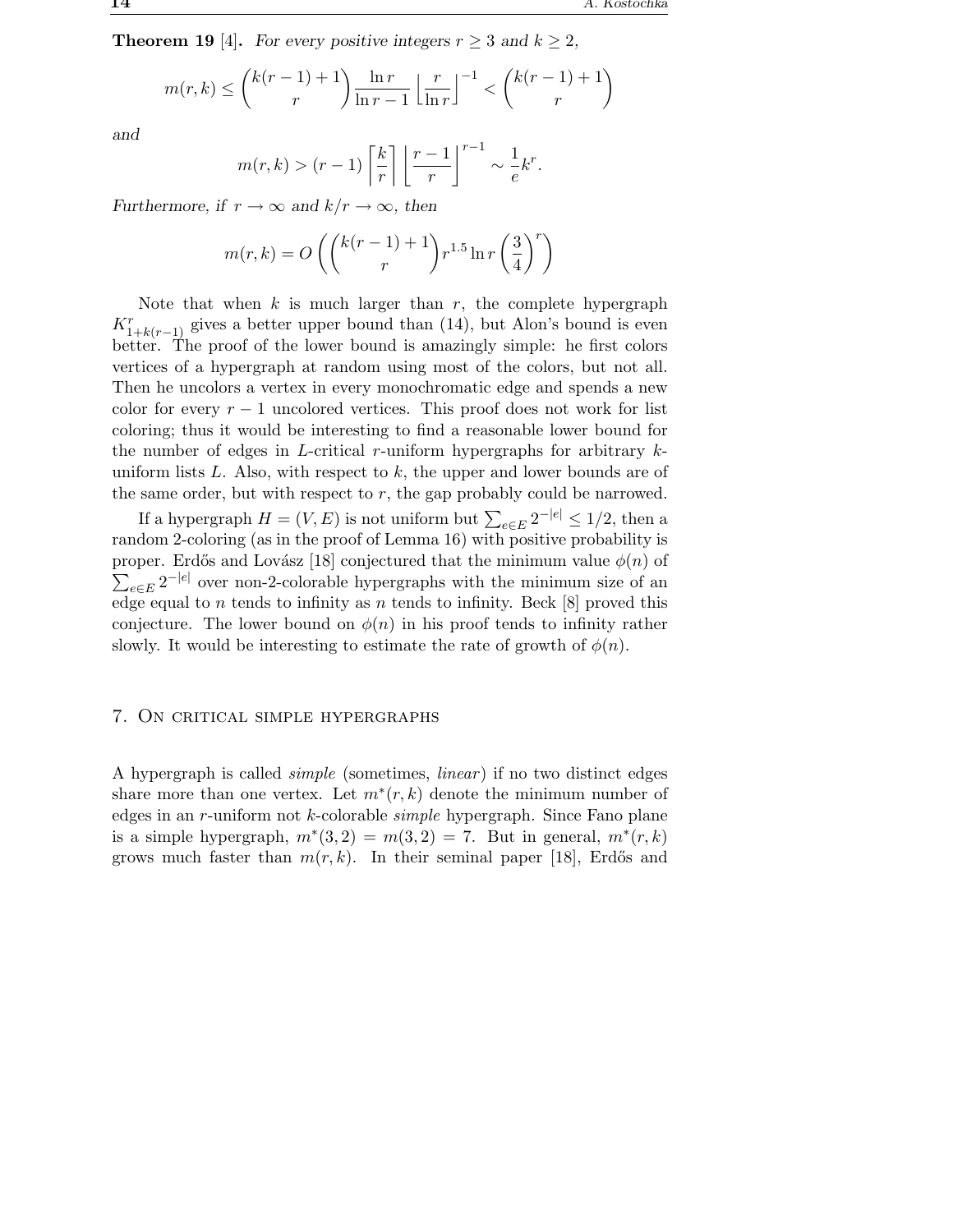Lovász thoroughly studied  $m^*(r, k)$ . In fact, the celebrated Local Lemma appeared in this paper and its first application was to give lower bounds on  $m^*(r,k)$ .

Theorem 20 [18]. Let  $s \ge 2$ ,  $r \ge 2$ ,  $k \ge 2$ ,  $n = 4 \cdot 20^{s-1} r^{3s-2} k^{(s-1)(r+1)}$ ,  $m = 4 \cdot 20^{s} r^{3s-2} k^{s(r+1)}$ ,  $d = 20r^{2} k^{r-1}$ . Then there exists an r-uniform hypergraph H on kn vertices with at most m edges and with degrees at most d which does not contain any circuit of length  $\leq s$  and in which each set of n vertices contains an edge. In particular, H is not k-colorable.

Since for a hypergraph being simple is the same as to have no 2-circuits, pluging in  $s = 2$  yields

(15) 
$$
m^*(r,k) \le 1600r^2k^{2(r+1)},
$$

and this is still the best known bound for r large in comparison with  $k$ .

**Theorem 21** [18]. Let  $r \geq 2$ ,  $k \geq 2$ . Then

$$
m^*(r,k) \ge \frac{k^{2(r-2)}}{16r(r-1)^2}.
$$

This bound can be improved by a factor of  $r/2$  as follows. Theorem 5 in [18] says that *every simple*  $(k + 1)$ -*chromatic r*-uniform hypergraph con*tains at least*  $k^{r-2}/4(r-1)$  *vertices with degree at least*  $k^{r-2}/4(r-1)$ *.* Then simply the sum of degrees of vertices is used. But one can be less generous. Let G be a  $(k+1)$ -chromatic r-uniform hypergraph. Order the vertices  $v_1, v_2, \ldots$  of G so that  $deg_G(v_1) \geq deg_G(v_2) \geq \ldots$  and delete one by one vertices in this order together with the incident edges. The degree of a vertex  $v_i$  at the moment of deletion is at least  $\deg_G(v_i) - (i-1)$ , because G is simple. Thus by the cited above Theorem 5 in [18], after deleting vertex  $v_{k^{r-2}/4(r-1)}$  we have deleted at least

$$
\frac{k^{r-2}}{4(r-1)} + \left(\frac{k^{r-2}}{4(r-1)} - 1\right) + \left(\frac{k^{r-2}}{4(r-1)} - 2\right) + \dots + 1 \ge \frac{k^{2r-4}}{32(r-1)^2}
$$

edges. This proves the bound.

For  $k = 2$ , the lower bound can be improved further. Szabó [50] proved that *for every*  $\varepsilon > 0$  *there exists*  $r_0(\varepsilon)$  *such that for*  $r \geq r_0(\varepsilon)$  *every* 3*chromatic r*-uniform simple hypergraph has a vertex of degree at least  $2^r r^{-\epsilon}$ . Using this result one gets along the lines of the proof of Theorem 5 in [18]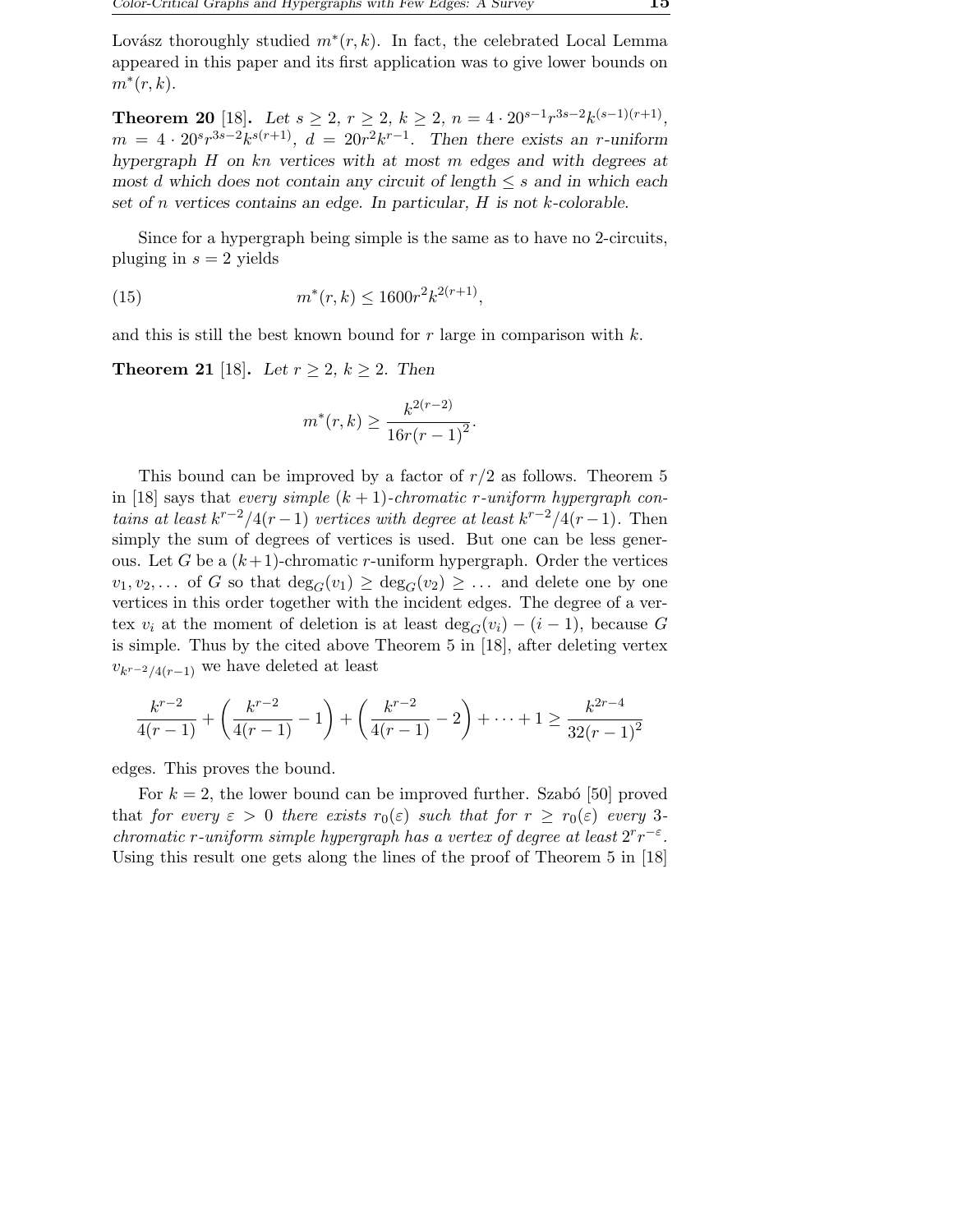and of the previous paragraph that for every  $\varepsilon > 0$  there exists  $r_0(\varepsilon)$  such that

$$
m^*(r, 2) \ge \frac{k^{2r-2}}{2(r-1)^{2\varepsilon}}
$$

for  $r \geq r_0(\varepsilon)$ .

For k very large in comparison with r, the bounds on  $m^*(r, k)$  were improved and generalized to partial (r, l)-systems. A *partial* (r, l)*-system* is an r-uniform hypergraph in which every set of l vertices is contained in at most one edge. Let  $m(r, k, l)$  be the minimum number of edges in an  $(r, l)$ system that is not  $k$ -colorable. Thus, a simple  $r$ -uniform hypergraph is a partial  $(r, 2)$ -system and  $m^*(r, k) = m(r, k, 2)$ .

The works [43, 45, 22] on Steiner systems with small independence number yield results for partial  $(r, l)$ -systems, and imply upper bounds on  $m^*(r, k)$  that improve (15) for k very large in comparison with r. In particular, Grable, Phelps and Rödl [22] constructed simple hypergraphs (in fact, Steiner systems) with chromatic number at least  $k+1$  and at most  $c4^r r^2 k^{2r-2} \ln^2 k$  edges for every r and infinitely many k. Thus, for such r and  $k$ ,

(16) 
$$
m^*(r,k) \le c 4^r r^2 k^{2r-2} \ln^2 k.
$$

Kostochka, Mubayi, Rödl, and Tetali [27] proved that for every  $r \geq 3$ ,  $l \geq 2$ ,

$$
m(r, k, l) \le \frac{(2r^l)^{\frac{3l}{l-1}}}{r(r-1)\dots(r-l+1)}(k^{r-1}\ln 3k)^{\frac{l}{l-1}}.
$$

For fixed r and huge  $k$ , this bound was matched by the following lower bound.

**Theorem 22** [27]. Let  $r > l \geq 2$  be fixed. Then there exists C depending only on r and l such that

$$
m(r, k, l) \ge C (k^{r-1} \ln k)^{l/(l-1)}
$$
.

The proof of Theorem 22 does not work for list coloring.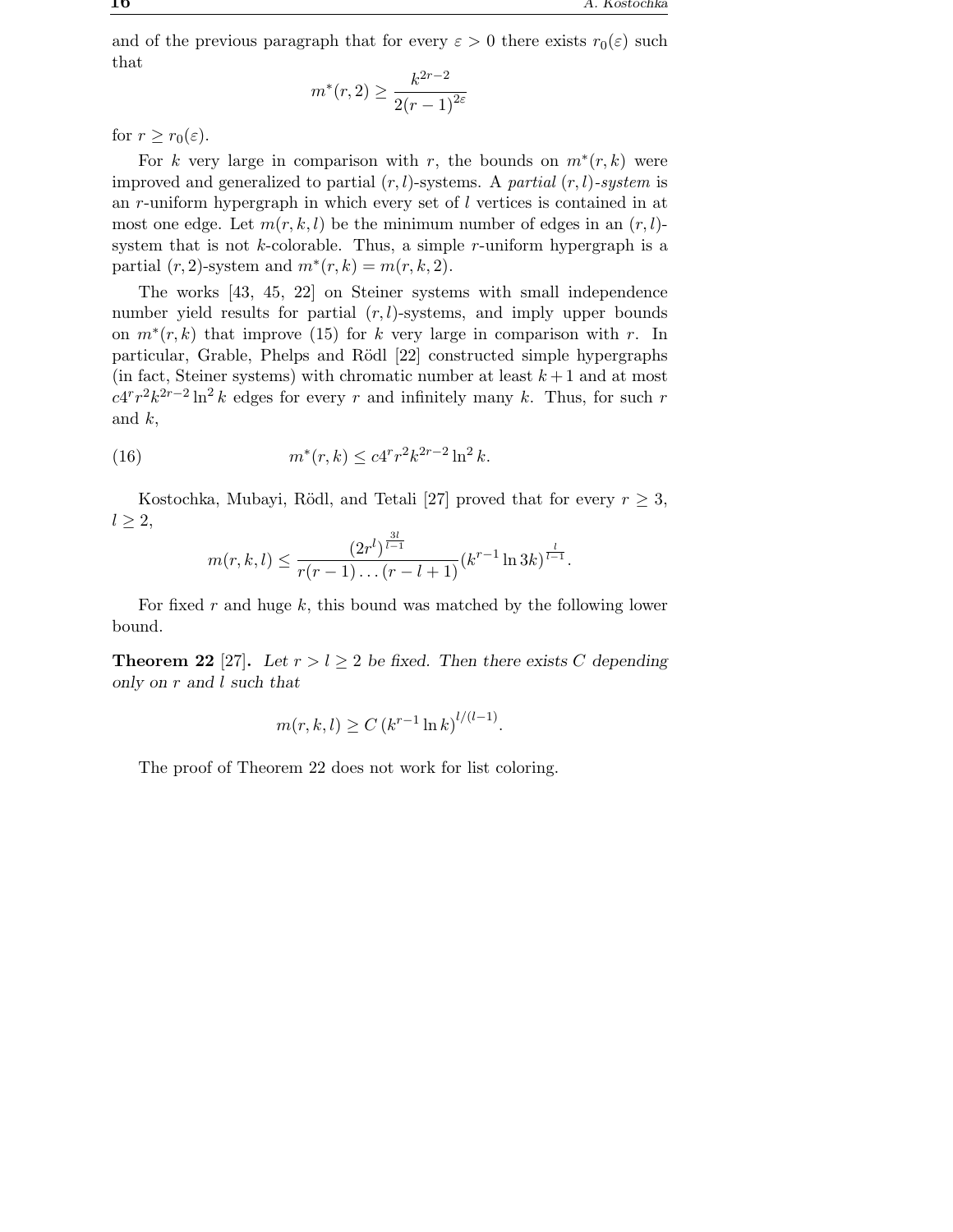#### 8. Variations: panchromatic and strong colorings

One of reasonable generalizations of hypergraph coloring is the *panchromatic* k*-coloring*—a k-coloring such that every edge meets every of k colors. Then the ordinary 2-coloring is a panchromatic 2-coloring. Let  $p(r, k)$  denote the minimum number of edges in an r-uniform hypergraph not admitting any panchromatic k-coloring. By above,  $p(r, 2) = m(r, 2)$ .

Theorem 3 in the already mentioned paper [18] by Erdős and Lovász speaks on panchromatic colorings.

Theorem 23 [18]. If each edge of an r-uniform hypergraph H meets at most  $k^{r-1}/4(k-1)^r$  other edges, then H is panchromatically k-colorable.

This implies that

$$
p(r, k) > 1 + \frac{k^{r-1}}{4(k-1)^r} > 1 + \frac{1}{4k}e^{r/k}.
$$

Let  $N(k, r)$  denote the minimum number of vertices in a k-partite graph with list chromatic number greater than  $r$ . Among other results, Erdős, Rubin, and Taylor [19] proved that  $N(2, r)$  is closely connected with  $m(r, 2)$ :

$$
m(r,2) \le N(2,r) \le 2m(r,2).
$$

An interesting feature of this results is that ORDINARY coloring of r-uniform hypergraphs relates to LIST coloring of bipartite graphs. This relation can be easily extended to panchromatic colorings with more colors:

**Theorem 24** [26]. For every  $r \geq 2$  and  $k \geq 2$ ,  $p(r, k) \leq N(k, r) \leq k p(r, k)$ .

It follows from Alon's results in [5] that for some  $0 < c_1 < c_2$  and every  $r \geq 2$  and  $k \geq 2$ ,

$$
\exp\{c_1r/k\} \le N(k,r) \le k\exp\{c_2r/k\}.
$$

Therefore, by Theorem 4 we get reasonable bounds on  $p(r, k)$  for fixed k and large r:

$$
\exp\left\{c_1r/k\right\}/k \le p(r,k) \le k \exp\left\{c_2r/k\right\}.
$$

Recall that Theorem 23 also yields the lower bound on  $p(r, k)$  with  $c_1 = 1/4$ and thus itself implies the lower bound  $1 + \frac{1}{4k}e^{r/k}$  on  $N(k, r)$ .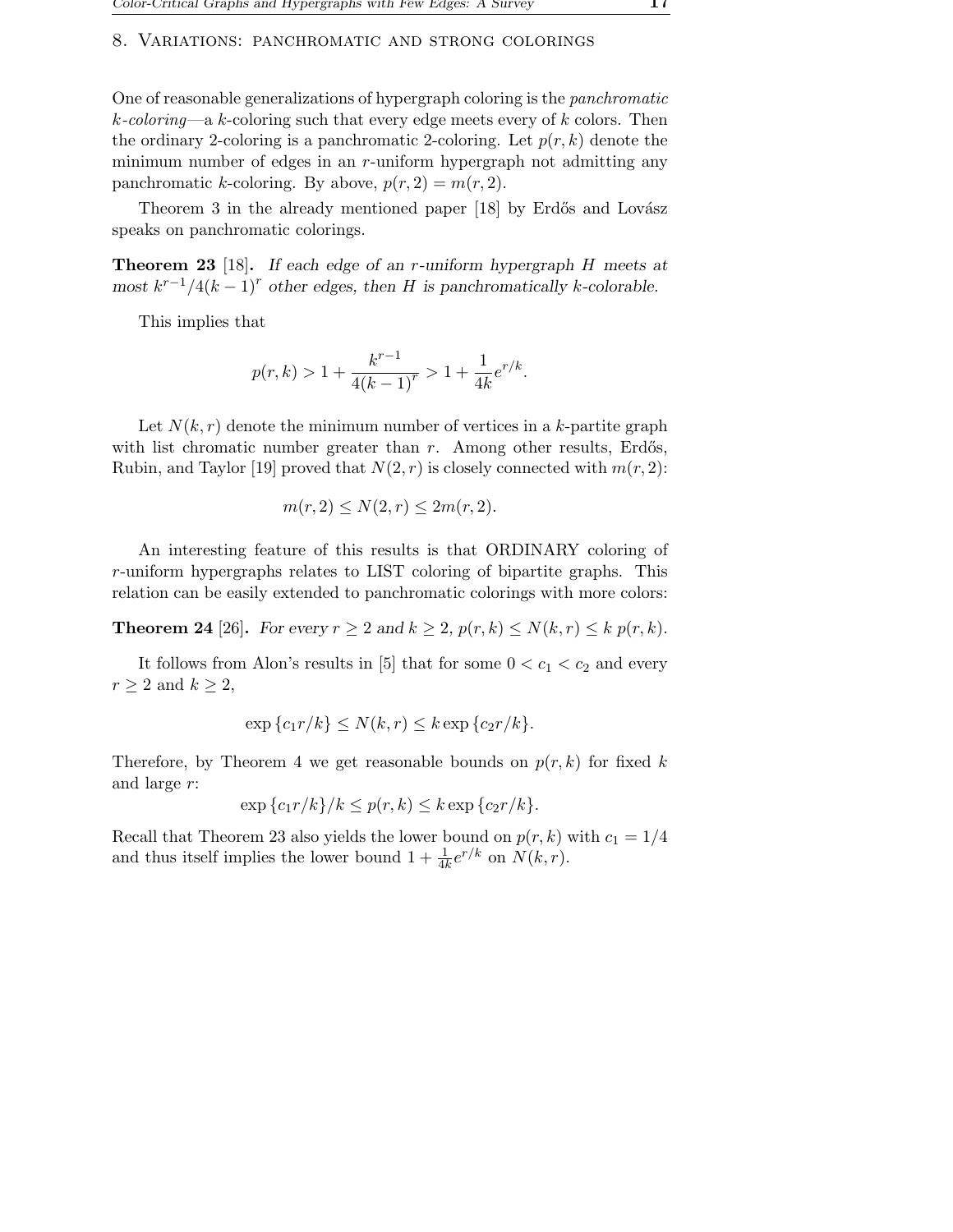One can also define panchromatic list colorings: If each vertex  $v$  of  $H$ is assigned a list  $L(v)$  of k colors, then a *panchromatic* L-coloring of H is a coloring in which each vertex is given a color from its own list and each edge contains vertices with at least k different colours.

Kostochka and Woodall [33] obtained bounds on the minimum number of edges in hypergraphs being edge critical with respect to panchromatic colorings.

**Theorem 25** [33]. Let  $k > 2$  and let  $H = (V, E)$  be a hypergraph in which every edge has at least k vertices, and every vertex is given a list  $L(v)$  of k colors. If H is not panchromatically L-colorable, but after deleting any edge becomes panchromatically L-colorable, then  $|E| \ge (|V| + k - 2)/(k - 1)$ . This bound is attained for every  $k \geq 2$  for ordinary panchromatic colorings.

If the condition 'every edge has at least k vertices' is replaced with  $k$ uniform', then the inequality can be strengthened.

**Theorem 26** [33]. Let  $k \geq 2$  and let  $H = (V, E)$  be a k-uniform hypergraph and every vertex is given a list  $L(v)$  of k colors. If H is not panchromatically L-colorable, but after deleting any edge becomes panchromatically L-colorable, then  $|E| \ge |V|(k+2)/k^2$ .

This bound is unlikely to be sharp. The following result says that even if panchromatically critical hypergraphs are not dense themselves, they must contain dense subgraphs.

**Theorem 27** [33]. Let  $k \geq 4$ ,  $k \neq 5$ , and let  $H = (V, E)$  be a k-uniform hypergraph such that

$$
\left| E(H(V')) \right| \leq \frac{k|V'| - k + 1}{k^2 - 2k + 2}, \quad \text{whenever} \quad V' \subseteq V, \quad E\big(H(V')\big) \neq \emptyset.
$$

Then H is panchromatically k-colorable. For  $k \in \{3, 5\}$ , the same conclusion follows if the final  $+1$  in the numerator is omitted.

This bound is sharp if  $k \notin \{3, 5\}$ . Note that a panchromatic k-coloring of a k-uniform hypergraph is a *strong coloring,* i.e. the coloring in which every two distinct vertices sharing an edge must have different colors. Every strong coloring of a hypergraph  $H$  corresponds to a proper edge coloring of the hypergraph  $H^*$  dual to H. The problem of estimating the edge chromatic number of uniform hypergraphs with a given maximum degree and moderate codegree attracted a lot of attention after Rödl's solution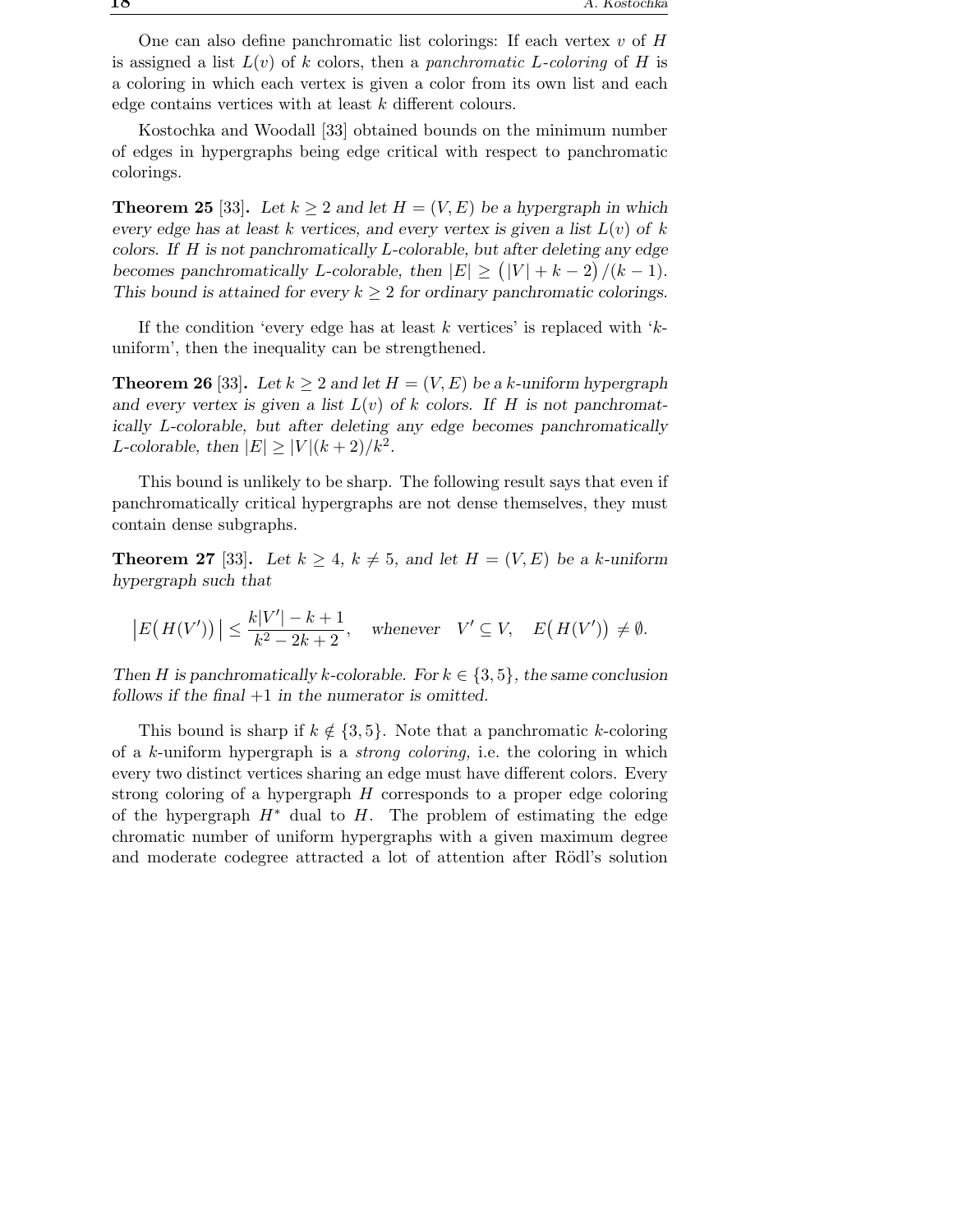of the Erd˝os–Hanani Problem. A remarkable sequence of significant papers due to Rödl, Frankl, Pippenger, Spencer, Kahn, Grable, Alon, Kim, Molloy, Reed, and Vu was devoted to this topic. Theorem 27 can be interpreted as a (somewhat unusual) sufficient condition for the edge-chromatic number of a hypergraph  $H$  to equal its trivial lower bound, the maximum vertex degree  $\Delta(H)$ .

**Theorem 28** [33]. Let H be a hypergraph with maximum degree r, where  $r = 4$  or  $r \geq 6$ . If every vertex subset S is incident with at least  $((r^2 - 2r + 2)|S| + r - 1) / r$  edges, then *H* is *r*-edge-colorable.

By the definition, the strong chromatic number of a hypergraph  $H =$  $(V, E)$  equals the chromatic number of its *skeleton,*  $S(H)$ —the graph on V whose vertices are adjacent if and only if they share some edge in  $H$ . Deletion of an edge from a hypergraph is a rather rough action with respect to strong coloring: deletion of an edge of size  $r$  may reduce the strong chromatic number by  $r-1$ . A subtler operation is *splitting:* if  $H = (V, E)$ is a hypergraph,  $v \in e \in E$ , and  $\deg_H(v) \geq 2$ , then the  $(v, e)$ -*splitting* of H is obtained by replacing the edge e by the edge  $e - v + v'$ , where v' is a new vertex. Then deleting an edge e can be performed as a sequence of  $(v, e)$ splittings over the vertices  $v \in e$  of degree at least two. The  $(v, e)$ -splitting corresponds to cutting edge  $v$  in the dual hypergraph  $H^*$  into two pieces, one of which has size one.

Kostochka and Woodall [34] considered *splitting-critical* hypergraphs with respect to strong coloring and strong list-coloring. It appears that for  $k \geq r+2$ , the sparsest k-splitting-critical r-uniform hypergraphs are obtained from sparse k-critical graphs by adding to every edge  $r - 2$  new vertices (of degree one in the resulting hypergraph). On the other hand, the sparsest  $(r + 1)$ -splitting-critical r-uniform hypergraphs cannot be obtained this way. If k is large in comparison with r and the skeleton  $S(H)$  of a  $k$ -splitting-critical r-uniform hypergraph  $H$  has no large cliques, then the lower bound on the number of edges in H can be improved.

**Theorem 29** [34]. Let  $s \geq r$  be positive integers and let k be sufficiently large with respect to s. Let  $H$  be a list-k-splitting-critical r-uniform hypergraph with respect to strong coloring whose skeleton  $S(H)$  does not contain a complete subgraph on  $s + 1$  vertices. Then

$$
|E(H)| \ge k\left(1 - 6(\ln k)^{-1/3}\right) \left( |V(H)| - (r-2)|E(H)| \right).
$$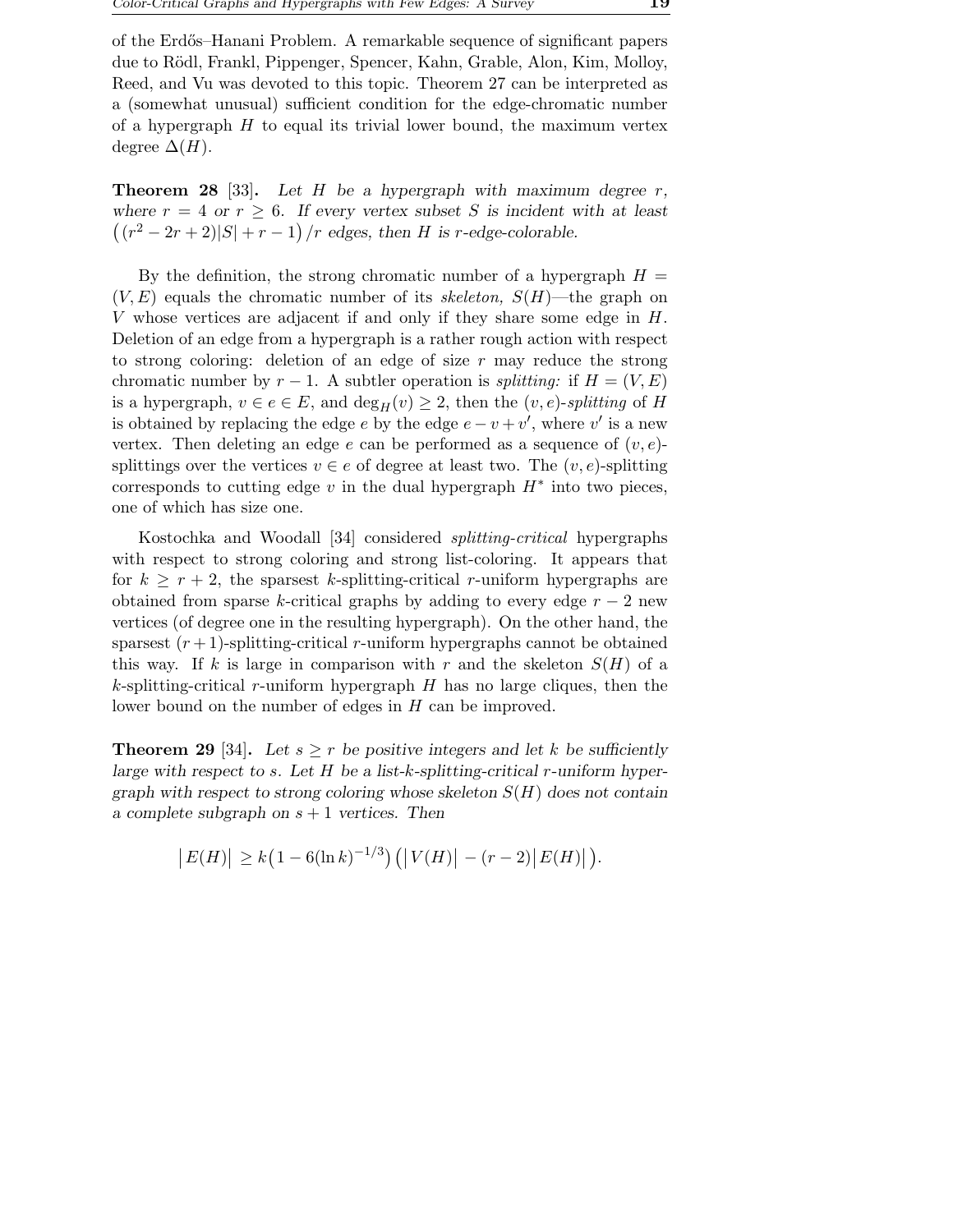As with Theorem 13, the bad side of the last theorem is that the proof works only for really large  $k$ , and the good side of it is that the bound is asymptotically (in  $k$ ) sharp even for hypergraphs of large girth.

## 9. Concluding remarks

Certainly, the survey is not full. Essentially, it describes problems I am interested in. The reader might look into [23, Chapter 5] and [46] for more problems on color-critical graphs and hypergraphs. Maybe some proofs of the results above can be simplified using recent impressive results of Vu (see, e.g., [55]).

I thank Michael Stiebitz and Douglas Woodall for our discussions on the topic and their helpful comments on a earlier version of this survey. Some pieces of our joint works were used in this text. Thanks for helpful comments are also due to Oleg Borodin and Bjarne Toft.

## **REFERENCES**

- [1] H. L. Abbott and D. R. Hare, Sparse color-critical hypergraphs, Combinatorica, 9 (1989), 233–243.
- [2] H. L. Abbott, D. R. Hare and B. Zhou, Sparse color-critical graphs and hypergraphs with no short cycles, J. Graph Theory, 18 (1994), 373–388.
- [3] H. L. Abbott, D. R. Hare and B. Zhou, Color-critical graphs and hypergraphs with few edges and no short cycles, Discrete Math., 182 (1998), 3–11.
- [4] N. Alon, Hypergraphs with high chromatic number, *Graphs and Combinatorics*, 1 (1985), 387–389.
- [5] N. Alon, Choice number of graphs: a probabilistic approach, Combinatorics, Probability and Computing, 1 (1992), 107–114.
- [6] N. Alon, Restricted colorings of graphs, in: K. Walker, ed., "Surveys in Combinatorics, 1993", London Math. Soc. Lecture Note Series, 187 (Cambridge Univ. Press, Cambridge, UK, 1993), 1–33.
- [7] D. Archdeacon, J. Hutchinson, A. Nakamoto, S. Negami and K. Ota, Chromatic numbers of quadrangulations on closed surfaces, J. Graph Theory37 (2001), 100– 114.
- [8] J. Beck, On 3-chromatic hypergraphs, *Discrete Math.*, **24** (1978), 127–137.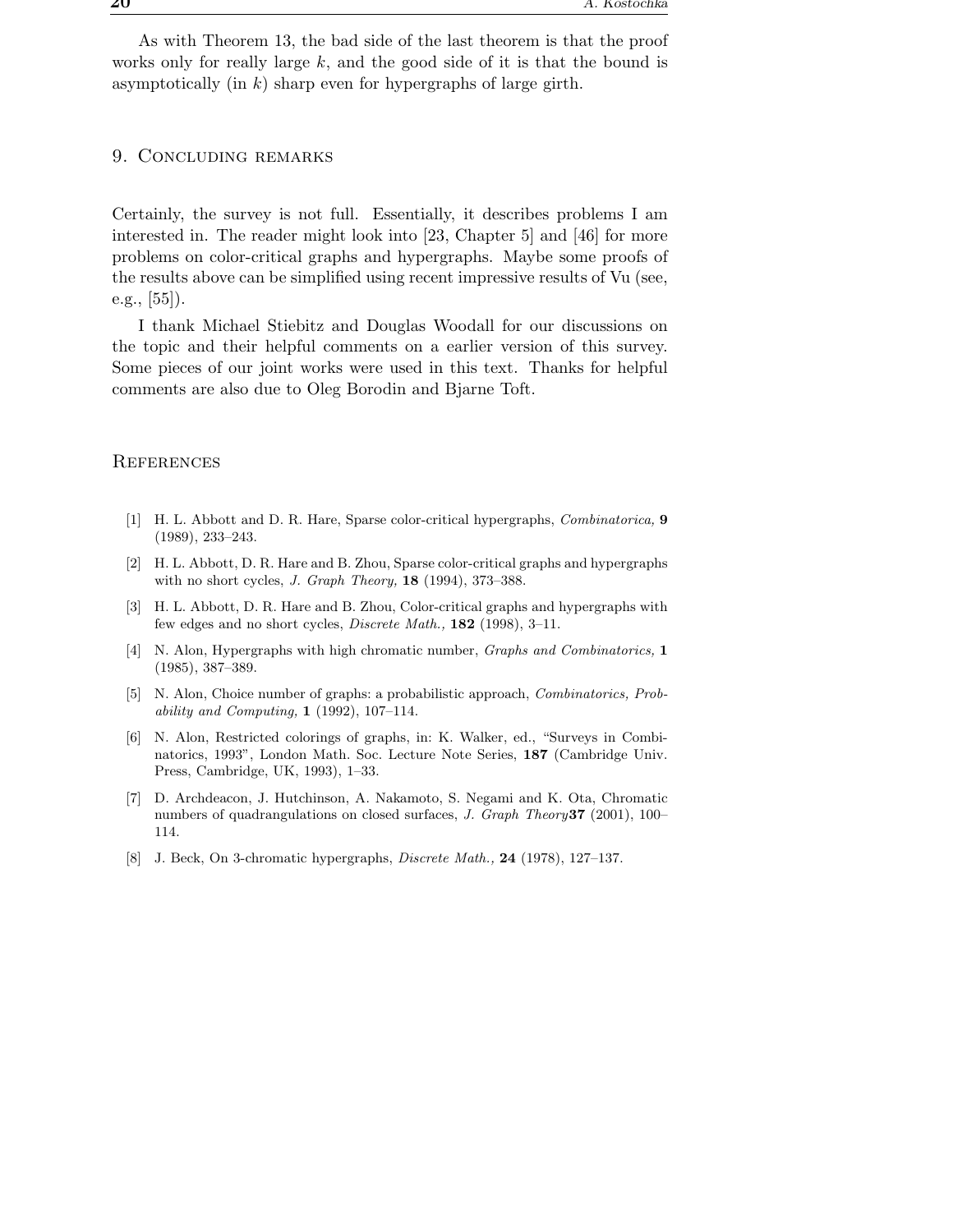- [9] M. I. Burstein, Critical hypergraphs with minimal number of edges (Russian), Bull. Acad. Sci. Georgian SSR, **83** (1976), 285–288.
- [10] W. A. Deuber, A. V. Kostochka and H. Sachs, A shorter proof of Dirac's theorem on the number of edges in chromatically critical graphs, Diskretnyi Analiz i Issledovanie Operacii, 3 (1996), No. 4, 28–34 (in Russian).
- [11] G. A. Dirac, Note on the colouring of graphs, *Math. Z.*, **54** (1951), 347–353.
- [12] G. A. Dirac, The structure of k-chromatic graphs, Fund. Math., 40 (1953), 42–55.
- [13] G. A. Dirac, A theorem of R. L. Brooks and a conjecture of H. Hadwiger, Proc. London Math. Soc.,  $(3)$  **7** (1957), 161-195.
- [14] G. A. Dirac, The number of edges in critical graphs, J. Reine u. Angew. Math., 268/269 (1974), 150–164.
- [15] P. Erdős, On a combinatorial problem, I, Nordisk Mat. Tidskrift, 11 (1963), 5–10.
- [16] P. Erdős, On a combinatorial problem, II, Acta Mathematica of the Academy of Sciences, Hungary, 15 (1964), 445–447.
- [17] P. Erdős and A. Hajnal, On a property of families of sets, Acta Mathematica of the Academy of Sciences, Hungary, 12 (1961), 87–123.
- [18] P. Erdős and L. Lovász, Problems and Results on 3-chromatic hypergraphs and some related questions, in: *Infinite and Finite Sets*, A. Hajnal et. al., editors, Colloq. Math. Soc. J. Bolyai, 11, North Holland, Amsterdam, 609–627, 1975.
- [19] P. Erdős, A. L. Rubin and H. Taylor, Choosability in graphs, in: Proc. West Coast Conference on Combinatorics, Graph Theory and Computing, Arcata, 1979, Congr. Numer., 26 (1980), 125–157.
- [20] T. Gallai, Kritische Graphen I, Publ. Math. Inst. Hungar. Acad. Sci., 8 (1963), 165–192.
- [21] T. Gallai, Kritische Graphen II, Publ. Math. Inst. Hungar. Acad. Sci., 8 (1963), 373–395.
- [22] D. Grable, K. Phelps and V Rödl, The minimum independence number for designs, Combinatorica, 15 (1995), 175–185.
- [23] T. R. Jensen and B. Toft, Graph coloring problems, Wiley–Interscience, 1995.
- [24] A. V. Kostochka, Constructing strictly k-degenerate k-chromatic graphs of arbitrary girth, Abstracts of the V All-Union Conference on the Problems of Theoretical Cybernetics, Novosibirsk, 1980, 130–131 (in Russian).
- [25] A. V. Kostochka, Coloring uniform hypergraphs with few colors, submitted.
- [26] A. V. Kostochka, On a theorem by Erdős, Rubin and Taylor, submitted.
- [27] A. V. Kostochka, D. Mubayi, V. Rödl and P. Tetali, On the chromatic number of set-systems, Random Structures and Algorithms, 19 (2001), 87–98.
- [28] A. V. Kostochka and J. Nešetřil, Properties of Descartes' construction of trianglefree graphs with high chromatic number, Combinatorics, Probability and Computing, 8 (1999), 467–472.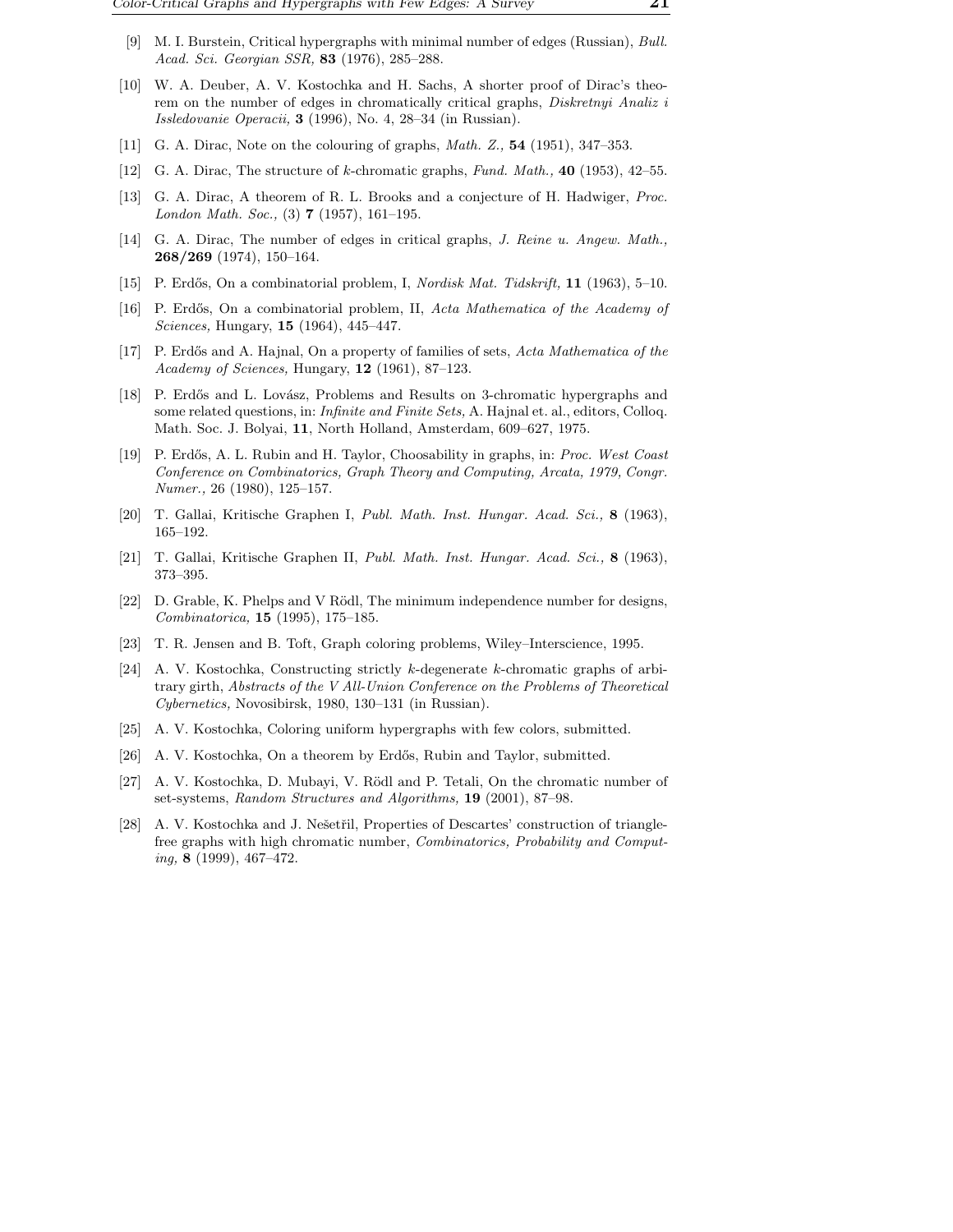- [29] A. V. Kostochka and M. Stiebitz, Excess in colour-critical graphs, Bolyai Society Mathematical Studies, **7** (1999), 87–99.
- [30] A. V. Kostochka and M. Stiebitz, On the number of edges in colour-critical graphs and hypergraphs, Combinatorica, 20 (2000), 521–530.
- [31] A. V. Kostochka and M. Stiebitz, A list version of Dirac's theorem on the number of edges in colour-critical graphs, Journal of Graph Theory, 39 (2002), 165–167.
- [32] A. V. Kostochka and M. Stiebitz, A new lower bound on the number of edges in colour-critical graphs, to appear in J. Combinatorial Theory B.
- [33] A. V. Kostochka and D. R. Woodall, Density conditions for panchromatic colourings of hypergraphs, Combinatorica, 21 (2001), 515–541.
- [34] A. V. Kostochka and D. R. Woodall, On the number of edges in hypergraphs critical with respect to strong colourings, European Journal of Combinatorics, 21 (2000), 249–255.
- [35] M. Krivelevich, An improved bound on the minimal number of edges in colorcritical graphs, Electron J. Combin., 5 (1998), no. 1, Research Paper 4, 4 pp.
- [36] M. Krivelevich, On the minimal number of edges in color-critical graphs, Combinatorica, 17 (1997), 401–426.
- [37] H. V. Kronk and J. Mitchem, On Dirac's generalization of Brooks' theorem, Canad. J. Math., 24 (1972), 805–807.
- [38] L. Lovász, A generalization of Konig's theorem, Acta Math. Acad. Sci. Hungar., 21 (1970), 443–446.
- [39] L. Lovász, Coverings and colorings of hypergraphs, in: Congressus Numer., 8 (1973), 3–12.
- [40] J. Mitchem, A new proof of a theorem of Dirac on the number of edges in critical graphs, J. Reine u. Angew. Math., 299/300 (1978), 84–91.
- [41] D. Mubayi and P. Tetali, Generalizing Property B to many colors, manuscript.
- [42] O. Ore, The Four Colour Problem, Academic Press, New York, 1967.
- [43] K. Phelps, V Rödl, Steiner Triple Systems with Minimum Independence Number, Ars combinatoria, 21 (1986), 167–172.
- [44] J. Radhakrishnan and A. Srinivasan, Improved bounds and algorithms for hypergraph two-coloring, Random Structures and Algorithms, 16 (2000), 4–32.
- [45] V. Rödl, E. Sinajová, Note on Independent Sets in Steiner Systems, Random Structures and Algorithms, 5 (1994), 183–190.
- [46] H. Sachs and M. Stiebitz, On constructive methods in the theory of colour-critical graphs, Discrete Math., 74 (1989), 201–226.
- [47] P. D. Seymour, On the two-coloring of hypergraphs, Quart. J. Math. Oxford, 25 (1974), 303–312.
- [48] J. Spencer, Coloring n-sets red and blue, J. Comb. Theory Ser. A, 30 (1981), 112–113.